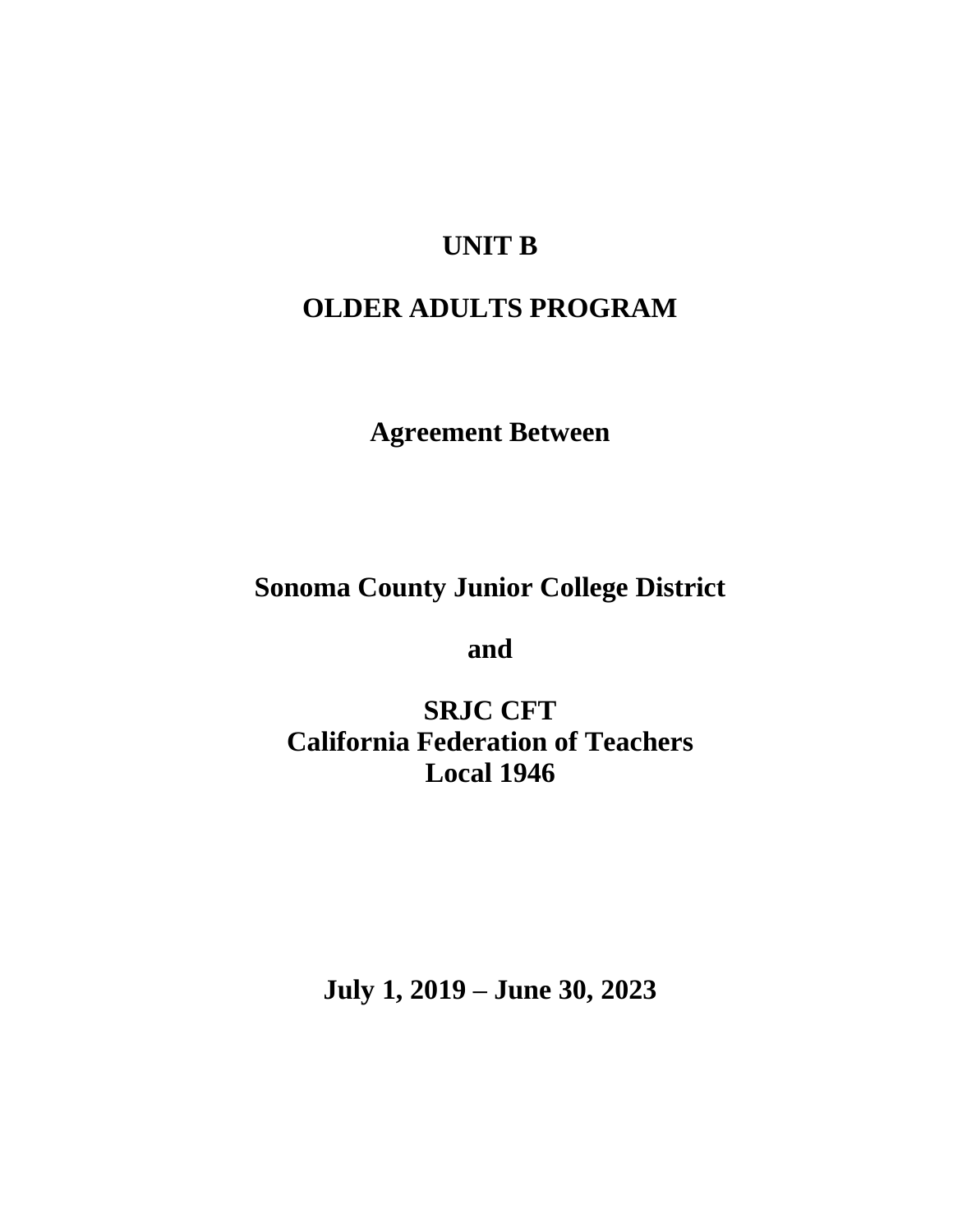## **TABLE OF CONTENTS**

#### **ARTICLE**

## **TITLE**

## **PAGE**

| $\mathbf{1}$   |                                                  | 1              |
|----------------|--------------------------------------------------|----------------|
| $\overline{2}$ |                                                  | 1              |
| 3              |                                                  | 1              |
| 4              |                                                  | 1              |
| 5              |                                                  | $\overline{2}$ |
| 6              |                                                  | $\overline{2}$ |
| 7              |                                                  | 3              |
| 8              |                                                  | $\overline{4}$ |
| 9              | Professional Dues or Fees and Payroll Deductions | $\overline{4}$ |
| 10             |                                                  | 5              |
| 11             |                                                  | 5              |
| 12             |                                                  | 5              |
| 13             |                                                  | 6              |
| 14             |                                                  | 6              |
| 15             |                                                  | 8              |
| 16             |                                                  | 9              |
| 17             |                                                  | 10             |
| 18             |                                                  | 11             |
| 19             |                                                  | 13             |
| 20             |                                                  | 14             |
| 21             |                                                  | 16             |
| 22             |                                                  | 18             |
| 23             |                                                  | 18             |
| 24             |                                                  | 19             |
| 25             |                                                  | 19             |
|                |                                                  |                |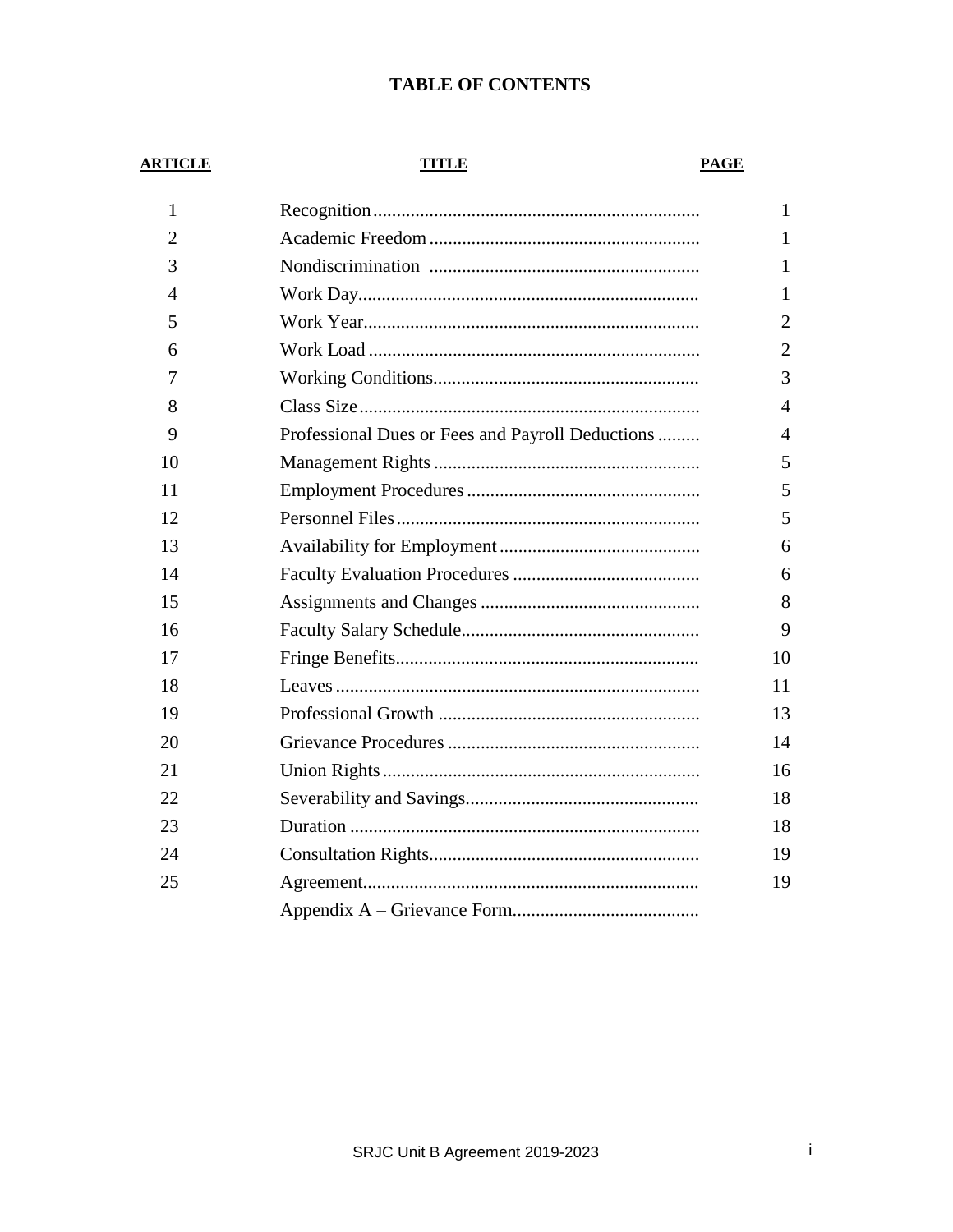## **ARTICLE 1. RECOGNITION**

1.1 Recognition of the Exclusive Representative. The Sonoma County Junior College District and the Santa Rosa Junior College Board of Trustees, hereinafter called "the District," hereby recognizes the SRJC CFT, California Federation of Teachers Local 1946, hereinafter called "the SRJC CFT" or the "Exclusive Representative," as the exclusive representative of all certificated faculty members in the Older Adults Program (Unit B), and shall exclude (Unit A), College President, Vice Presidents, Deans, Directors, Supervisors, and classified employees.

## **ARTICLE 2. ACADEMIC FREEDOM**

2.1 Academic Freedom. All faculty members shall have academic freedom in their personal scholarship and in their instruction. This academic freedom shall exist within the general framework of course descriptions, constitutional limits, the requirements of theCalifornia Education Code, and the policies and procedures of the host facility.

## **ARTICLE 3. NONDISCRIMINATION**

3.1 Nondiscrimination. The District shall not discriminate against any faculty member on the basis of ethnicity/race, color, sex, age, religion, marital status, disability, sexual orientation, national origin, medical conditions that do not affect job performance, ancestry, or political or organizational affiliation and participation therein.

#### **ARTICLE 4. WORK DAY**

- 4.1 Weekly Schedule. Classes may be scheduled Sunday through Saturday.
- 4.2 Daily Schedule. Classes may be held between 7:30 a.m. and 10:00 p.m. on days for which classes are scheduled.
- 4.3 Faculty Responsibilities. It is the professional responsibility of the faculty member to conduct class according to the class schedule and to follow the course curriculum. The faculty member is required to notify the facility and Program office prior to cancellation of a class session. Except in cases of emergency, notice shall be given at least two (2) hours before the start of the class session.
- 4.4 Temporary Changes. Faculty members are required to teach all classes as scheduled (time, location and day) unless otherwise approved in advance by the Program Director. Requests for temporary changes shall be made in writing and submitted to the administrator at least two (2) days in advance of the requested change unless otherwise agreed to by the Program Director.
- 4.5 Substitute Work. Faculty members who work on a semester-to-semester basis are eligible to work as substitutes. Substitutes are assigned and approved by the Program Director.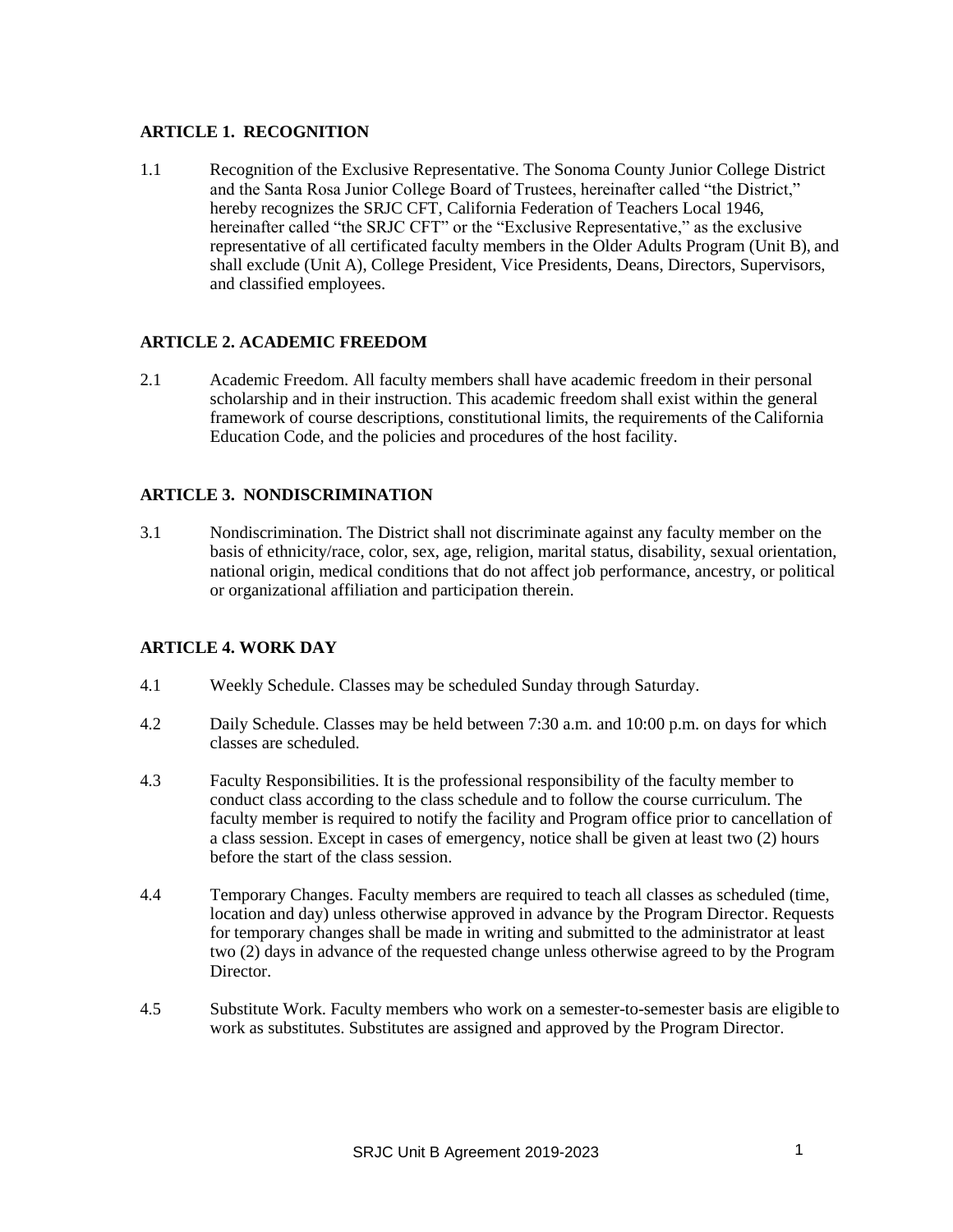#### **ARTICLE 5. WORK YEAR**

- 5.1 School Program Calendar. The school year shall consist of a fall semester, spring semester, and summer session. The District, SRJC CFT and one SRJC CFT-appointed representative shall meet by February 1 of each year to prepare a calendar for the following school year, which shall be subject to review by the Vice President, Academic Affairs (VPAA) and approval by the college President. SRJC CFT may provide recommendations on the class and program offerings for consideration at this meeting.
- 5.2 Absence without Pay. Faculty members may request an absence without pay for a maximum of two (2) work weeks per school year which shall be taken in increments of one or two full work weeks. This request shall be made to the Program Director in writing prior to the beginning of the semester in which the absence will be taken but in all circumstances no less than two (2) weeks prior to the first day of the requested absence. An absence without pay must begin within and end within the term of employment (semester or summer session).
- 5.3 Requests Subject to Approval. Requests for absence without pay must be approved in advance by the Program Director.
- 5.4 Special Circumstances Unpaid Absence. An absence of less than one (1) week, or greater than two (2) weeks, (within the term of employment) may be granted when special circumstances exist. An unpaid absence for special circumstances must be approved in advance by the Vice President of Academic Affairs or designee.
- 5.5 Needs of the Program. The needs of the program will be the primary factor when considering approval of the above absences without pay.

## **ARTICLE 6. WORKLOAD**

- 6.1 Part-Time Instructional Workload. A part-time faculty member's instructional workload is the proportion of hours worked compared to a full-time workload of thirty (30) classroom hours per week. Instructional workload for part-time faculty is defined as the hours assigned to regular classroom preparation and instruction in addition to attendance and enrollment reporting, and similar work activities outside classroom instruction.
	- 6.1.1 The maximum instructional load allowed is 67%. Faculty members who wish to increase their load above 60% must complete the appropriate application. The District holds the right to determine faculty members load contingent upon the availability of assignments and the needs of the District.
- 6.2 Full Pro-rata Status Definition. The workload for adjunct faculty is considered to be at full pro-rata status (87.5%) in accordance with guidelines specified in the 2001 Budget Act regarding part-time faculty compensation funds appropriated from the Proposition 98 Account (Reversion) Item 6870-485(5) based on the following conditions:
	- 1. Instructional workload as specified in 6.1 (30 hours/wk or 75%).
	- 2. Enrollment, attendance reporting and similar work outside classroom instruction (5 hours/wk or 12.5%).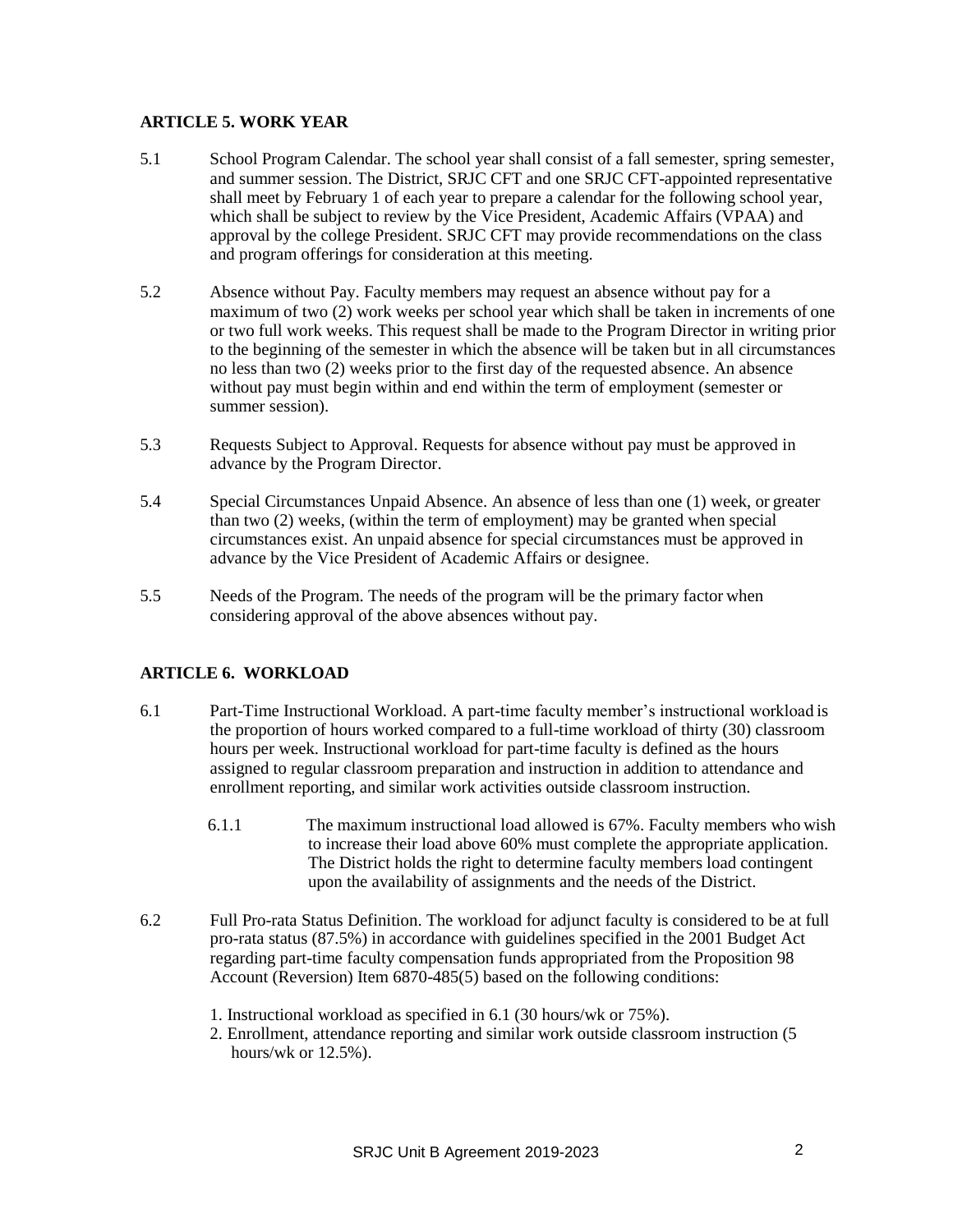- 6.3 Full-Time Instructional Workload. A full-time faculty member's workload will include the instructional assignment described in 6.1 in addition to five (5) hours per week of college service and five (5) hours per week of professional service for a total of forty (40) hours per week. No full-time faculty positions exist in the Older Adults Program at this time.
- 6.4 Article Reopeners. This article will not be reopened nor will full pro-rata status (87.5%) be subject to further negotiations unless by mutual agreement or such time as the Community College Board of Governors provides additional funds for pro-rata part-time faculty compensation.

## **ARTICLE 7. WORKING CONDITIONS**

- 7.1 Safe and Healthy Working Conditions. The District will make every effort to provide safe and healthy working conditions for its employees. While the District is not responsible for the maintenance or conditions of non-District owned facilities where courses are offered, these facilities agree via a Memorandum of Understanding to maintain safe working conditions. When necessary, the District may protect its faculty members by cancelling class sessions when safe working conditions are not met. The Program Director is responsible for cancelling class sessions.
- 7.2 Reporting Conditions.
	- 7.2.1 Faculty members shall report any alleged unsafe or unhealthy or potentially unsafe or unhealthy condition to the Program Director. Oral communications shall be confirmed in writing. Within five (5) days after receipt of the faculty member's written report of an unsafe condition, the Program Director shall acknowledge in writing what action will be taken by the Program Director. No adverse action shall be taken against a faculty member for filing a report.
	- 7.2.2 When an instructor observes an immediate safety concern, that will affect the instructor and/or the students, the instructor must report it immediately to the facility administrator (or designee) and the Program office. If necessary, the Program Director will cancel the class session.
- 7.3 Safety Procedures. Faculty members shall receive applicable safety procedures of the District and the host facility where they work. Revisions shall be distributed as published. In a disaster, faculty shall follow facility emergency procedures.
- 7.4 Damage to Personal Property. Provided that reimbursement is not made by the host facility, the District shall reimburse faculty members for clothing, eye glasses, or personal property which are appropriate to the instructional environment which are damaged or destroyed by students during the conduct of Older Adults Program duties.
- 7.5 Instructional Environment. The Program Director will work with the host facility to provide an appropriate instructional environment consistent with the curriculum.
- 7.6 Accident Reports. The District and host facility (where appropriate) will provide the faculty with directions regarding the filing of accident reports.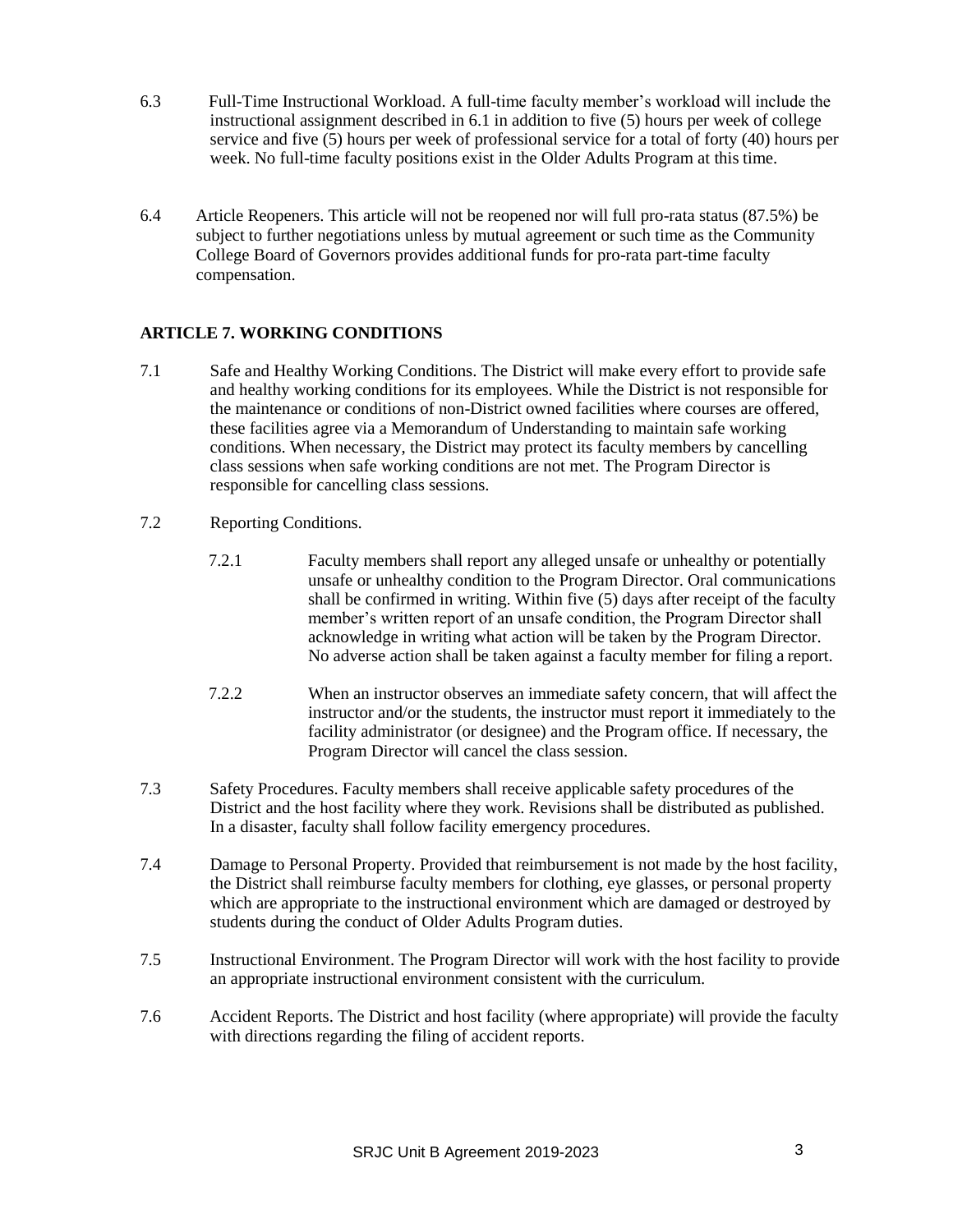## **ARTICLE 8. CLASS SIZE**

- 8.1 Establishing a Class. Because of the special needs of the students served by faculty members in the Older Adults Program, classes shall be staffed at a level to fulfill course objectives and maintain a healthy and safe environment. To accomplish these goals, the Program Director will give primary consideration to the following factors when establishing a class:
	- 8.1.1 Available space for the conduct of class;
	- 8.1.2 Arrangement of equipment within available space;
	- 8.1.3 Supplemental personnel resources;
	- 8.1.4 Degree of medical impairment and/or disability.
- 8.2 Adjusting Class Size. If a faculty member believes that a class is too large due to any of the factors listed above, he or she may request the Program Director to adjust the class accordingly. The Program Director will investigate and provide the faculty member a response within five (5) working days. A faculty member whose class size is not adjusted to a reasonable level may file a grievance.
- 8.3 Class Cancellations
	- 8.3.1 The minimum class size is 15 enrolled by the first day of class and 20 enrolled by the end of the week 2 and an ongoing minimum of 15 students attending on a weekly basis; if enrollment drops below 15 for more than three (3) weeks in a row, the class will be cancelled;
	- 8.3.2 It is the instructor's responsibility to cancel classes that don't meet the minimum enrollment or attendance;
	- 8.3.3 The District retains the right to cancel a class due to low enrollment once the enrollment is processed;
	- 8.3.4 If a class is cancelled, instructors will be paid for all class meetings held.

## **ARTICLE 9. ORGANIZATIONAL SECURITY, PROFESSIONAL DUES OR FEES, AND PAYROLL DEDUCTION**

- 9.1 SRJC CFT shall notify the District of the appropriate amounts for membership and service fees and any changes thereto in writing. In no event shall the amount of the service fee exceed the amount of dues, initiation fees, or regular assessments of the SRJC CFT's members .
- 9.2 Salary Deductions: Upon appropriate written authorization from SRJC CFT, the District shall deduct from the salary of any unit member and make appropriate remittance for any plans or programs jointly approved by the SRJC CFT and the District. Deductions will be made each month for the duration of the faculty member's employment with the SRJC Older Adults Program.
- 9.3 District Remittance: With respect to all sums deducted by the District for membership dues amounts, the District agrees to promptly remit such monies to SRJC CFT accompanied by an alphabetical list of unit members for whom such deductions have been made.
- 9.4 Union Information: SRJC CFT agrees to furnish any information needed by the District to fulfill the provisions of this Article.
- 9.5 SRJC CFT shall indemnify fully and otherwise hold harmless the District in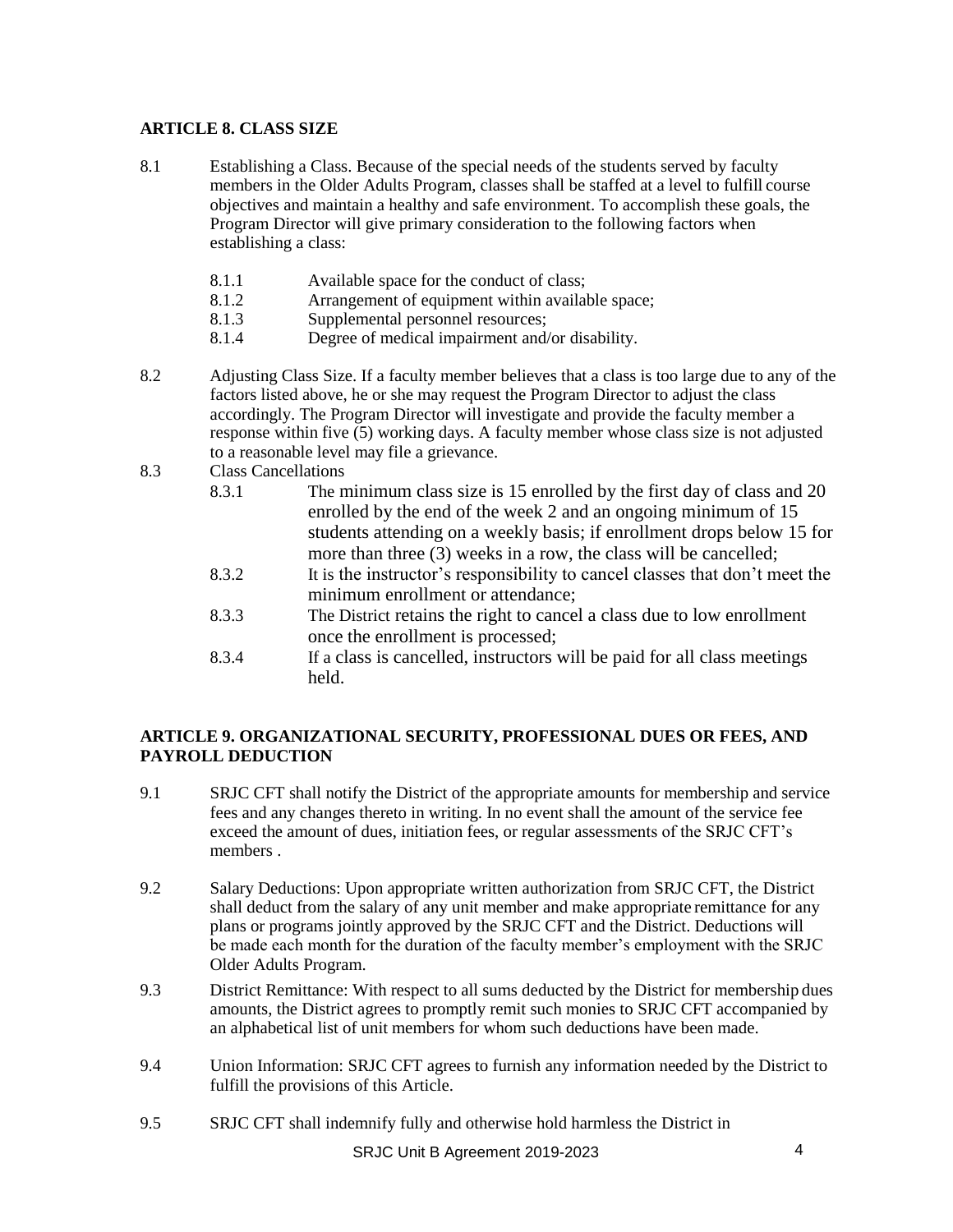the enforcement of this organizational security agreement.

## **ARTICLE 10. MANAGEMENT RIGHTS**

- 10.1 Board Rights. It is understood and agreed that the Board retains all of the rights, powers, and authority vested in it by law to direct, control and govern the District. The exercise of the Board's rights, powers, and authority, and the adoption of policies, rules, and regulations and practices in furtherance thereof shall be limited only by applicable provisions of law or by the terms and conditions of this Agreement.
- 10.2 Amendment of Policies and Procedures. The District will amend its written policies and procedures and take such other action by resolution or otherwise as may be necessary to bring policies and procedures into conformance with the provisions of this Agreement.

## **ARTICLE 11. EMPLOYMENT PROCEDURES**

- 11.1 General Principles. The District and the SRJC CFT are committed to the establishment of a faculty hiring process that will provide the Older Adults Program with highly qualified and dedicated people who are experts in their subject areas, who possess teaching skills, and who will serve the needs of a varied and diverse population.
- 11.2 Part-Time Temporary Faculty. Individuals holding valid credentials to teach in the Older Adults Program will be grand-parented into any new system of minimum qualifications or equivalencies adopted by the CCC Board of Governors. Other candidates for hire must meet the minimum qualifications officially adopted by the CCC Board of Governors. Equivalents to minimum qualifications will be locally determined and monitored by the Academic Senate Equivalency Committee. Affirmative Action Policies and Procedures shall apply to all parts of the hiring process.
- 11.3 Establishment of Pools. The Program Director, through the Human Resources Department, shall designate an up-to-date list of interested candidates for the purpose of establishing a part-time temporary employment pool. Any qualified applicant may apply for the pool. According to the needs of the program, the Director will take steps to inform, screen, and interview new candidates for the employment pool.
- 11.4 Procedures for Hiring. The director shall select candidates for employment from the employment pool. The director may conduct a search for a qualified candidate if a pool candidate is unable or unqualified for hire. When an unforeseen opportunity arises to offer a new course or section and the pool contains no candidates who have the desired qualifications, the Director may conduct a search for a qualified candidate who will be recommended for hiring.
- 11.5 Distribution of Policies and Procedures. Copies of the District's Hiring Policies and Procedures and Staff Diversity/Affirmative Action Policy and Plan shall be supplied by the District to faculty members upon request.

#### **ARTICLE 12. PERSONNEL FILES**

SRJC Unit B Agreement 2019-2023 5 12.1 Personnel Files. There shall be only one (1) personnel file for each faculty member. This file shall be maintained at one (1) location in the District Human Resources Department. It shall be available for inspection and inventory during normal business hours upon request by the faculty member. A representative of the faculty member may inspect the files if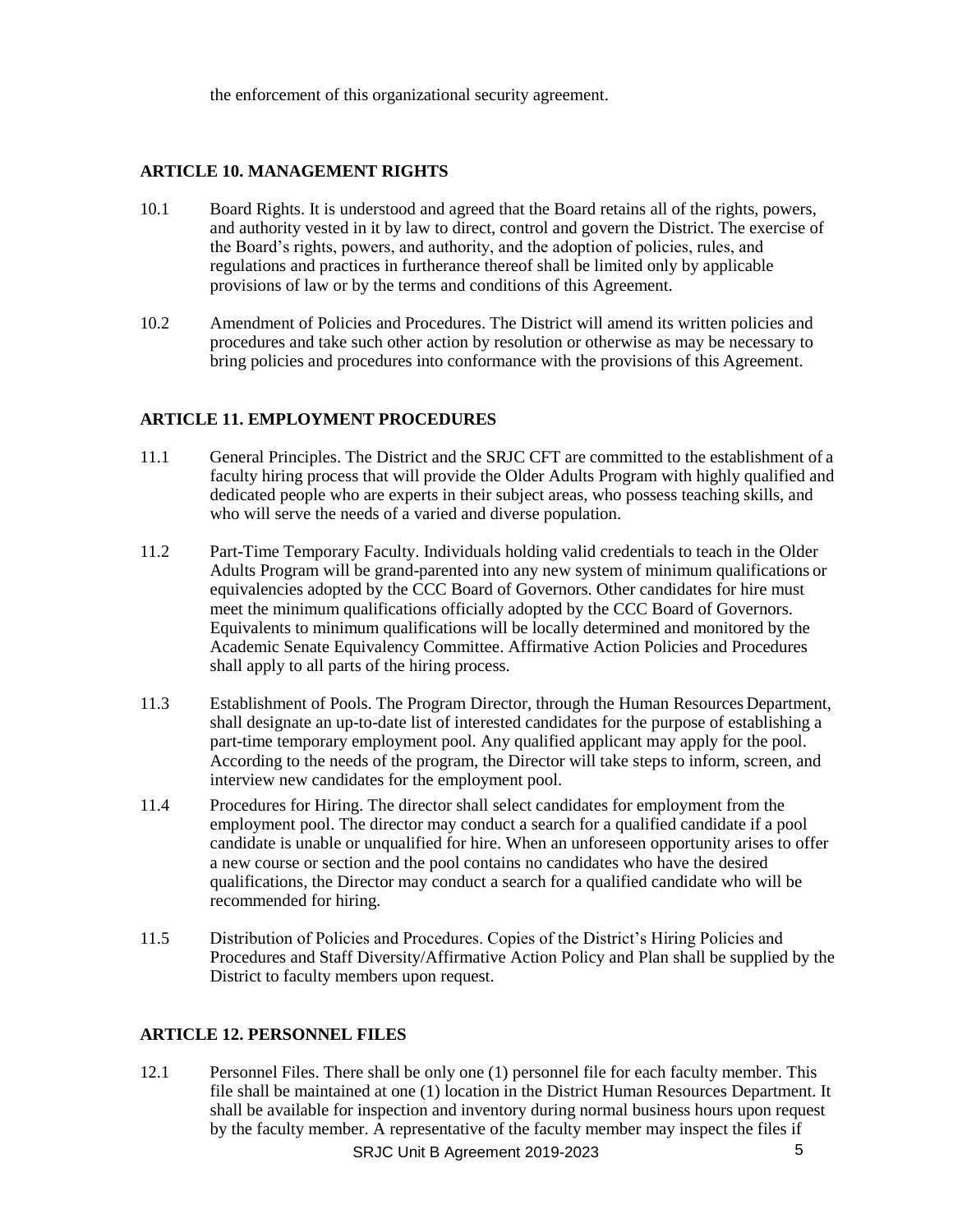authorized to do so in writing by the faculty member. Access to the file shall be limited to authorized representatives and strict confidence shall be maintained in accordance with the appropriate provisions of the California Education and Government Codes regulating personnel files.

- 12.2 Contents of Personnel File.
	- 12.2.1 All documents relative to a faculty member's status of employment shall be contained in the faculty member's personnel file.
	- 12.2.2 Information of a derogatory nature which may affect the status of employment shall not be placed in the faculty member's personnel file unless and until the faculty member or authorized representative has been given notice and has had the opportunity to review and append written comments to them. The faculty member shall be given an opportunity during business hours, without loss of salary, to review such documents and to prepare a written response to such material.
	- 12.2.3 Anonymous documents or materials unrelated to the faculty member's professional responsibilities shall not be placed in the faculty member's personnel file.
	- 12.2.4 A faculty member may submit documents to be added to the personnel file concerning professional service, competence, honors, awards, and recognitions. Books or other voluminous documents will not be added to the personnel file for practical reasons.

## **ARTICLE 13. AVAILABILITY FOR EMPLOYMENT**

- 13.1 Consideration for Employment. A list of faculty members shall be maintained by the District Human Resources Department. Faculty members who have worked for six (6) or more semesters for the District and have satisfactory evaluations shall receive first consideration for employment contingent upon the availability of assignments and the needs of the District.
- 13.2 Maintain Placement in Employment Pool. Faculty members who do not wish to be offered employment for a given semester shall file a *Request For Change To Schedule* form to maintain eligibility for the employment pool. Faculty members in the active pool who do not wish to be offered employment or do not have assignments, remain in active status for four (4) academic years (fall, spring, summer) from their last paid date.
- 13.3 Substitutes or Additional Assignments. *Request For Change To Schedule* form shall be filed each semester by current faculty who wish to show interest in substituting or additional assignments.
- 13.4 Loss of Eligibility for Assignments. Faculty members who have a current *Request For Change To Schedule* form on file, who have not been available to teach and/or have not had assignments consecutively for more than two (2) academic years (fall, spring, summer) will be required to reapply to the pool.

#### **ARTICLE 14. FACULTY EVALUATION PROCEDURES**

SRJC Unit B Agreement 2019-2023 6 14.1 Purpose of Evaluation. The principal purposes of the Faculty Evaluation Procedures are agreed to be the following: (1) to recognize and acknowledge good performance; (2) to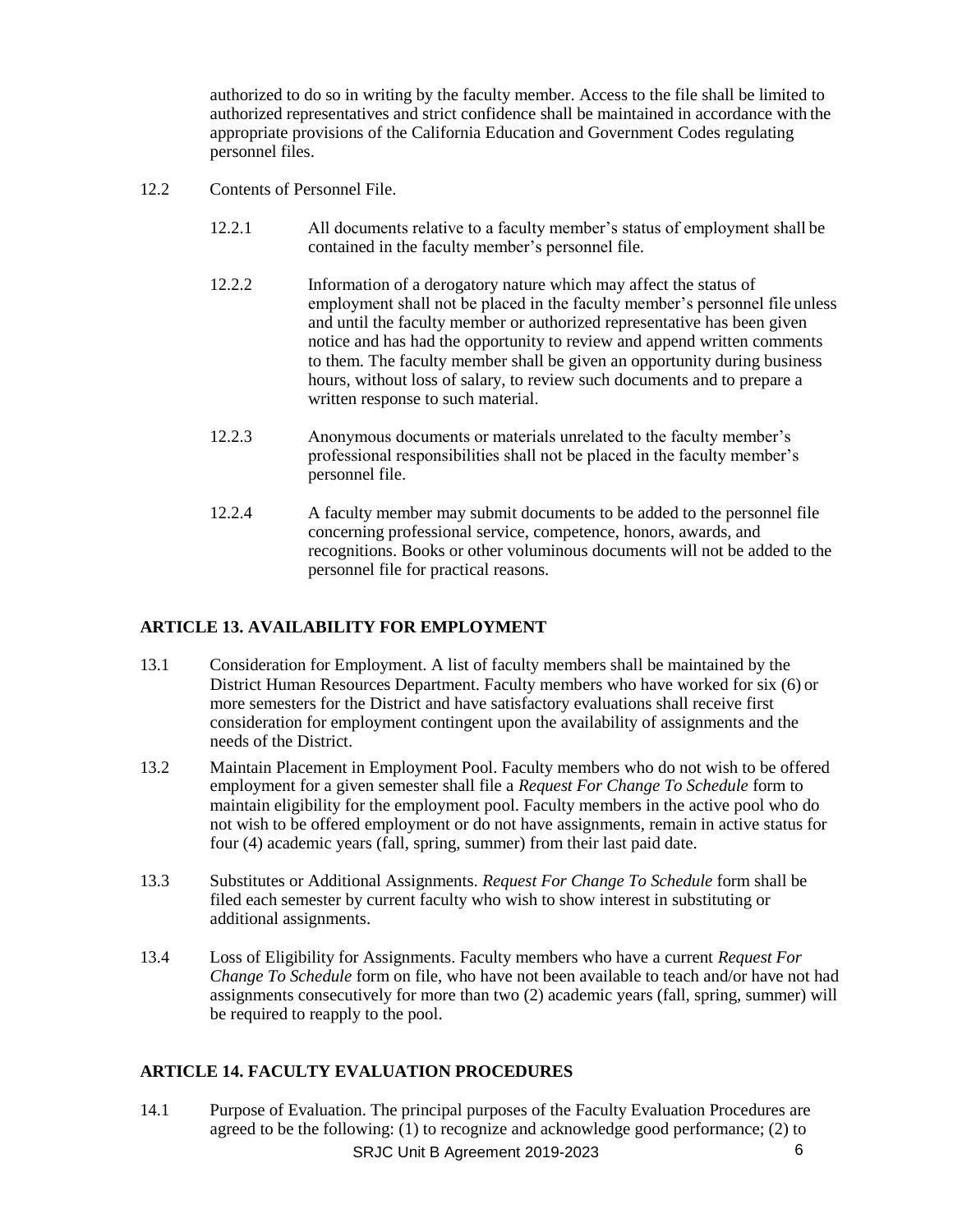enhance satisfactory performance and help faculty members who are performing satisfactorily further their professional growth; (3) to identify weak performance and assist faculty members in achieving needed improvements; and, (4) to document unsatisfactory performance. For each of the above, professional growth should be concomitant with the evaluation process.

- 14.2 Evaluation Procedures. Evaluation shall be done by the Program Director or designee. A faculty member may submit a written request for an alternative peer evaluation. The request shall be made within ten (10) working days from the date of evaluation notification.
- 14.3 Definition of "Peer." A "peer" shall be any faculty member currently teaching in and having taught for at least one year in the Older Adults Program and whose last evaluation is satisfactory.
- 14.4 Criteria for Evaluation. Evaluation must yield a genuinely useful and substantive assessment of performance based on clearly stated, relevant criteria designated in the standard evaluation form(s) jointly developed by the District and SRJC CFT. Administrative and peer evaluations of faculty members shall be regular, timely, and shall follow the same procedures for all faculty in the unit. Temporary faculty shall be evaluated in the first year and at least once every six (6) regular semesters thereafter.
- 14.5 Peer Evaluation Team. Each evaluation shall be conducted by an ad hoc Peer Evaluation Team, to consist of: (1) the faculty member's director or designee who may seek appropriate information from an administrator of the faculty member's host facility or may invite the administrator to sit as a member of the committee; (2) one faculty member selected from three (3) faculty chosen by lot from the pool of faculty peers approved by the District and SRJC CFT; and, (4) a faculty member selected by the faculty member being evaluated. If the classroom observation is conducted during a team member's class time, the class will be covered by a substitute, activity coordinator or other qualified individual. The parties agree class cancellations should be minimized. If no person is available to cover the class, the Program Director may authorize the faculty member to make up the class at another time. The peer evaluation team shall elect its own chair. If a peer evaluation team cannot be constituted within 30 calendar days, the evaluation will be done by the director or designee.
- 14.6 Formal Class Observations. Class observations shall be made after prior notification of and appointment with the instructor.
- 14.7 Alternative Peer Evaluation Process. Each member of the peer evaluation team shall record his/her observation on a standard observation form, sign it, and return it to the peer evaluation team chair, who will draft a consensus report. The consensus report and class observation forms shall be sent to the team members for review. Should a team member desire to revise the report, a team meeting will be held. The chair of the team shall provide a copy of the evaluation, consisting of the class observation forms and the consensus report, to the faculty member being evaluated and shall meet with the faculty member to discuss the evaluation prior to signing it. After this discussion, the faculty member will sign the evaluation report to acknowledge receiving it; receipt of the evaluation report will not constitute automatic consent or agreement.
- 14.8 Right to Append Comments. Within ten (10) working days of receiving a copy of the evaluation, the faculty member being evaluated shall have the right to append comments to the evaluation before it is placed in the personnel file.
- SRJC Unit B Agreement 2019-2023 14.9 Improving Performance. Faculty members whose evaluations contain specific recommendations for improving performance shall consult with the Program Directorto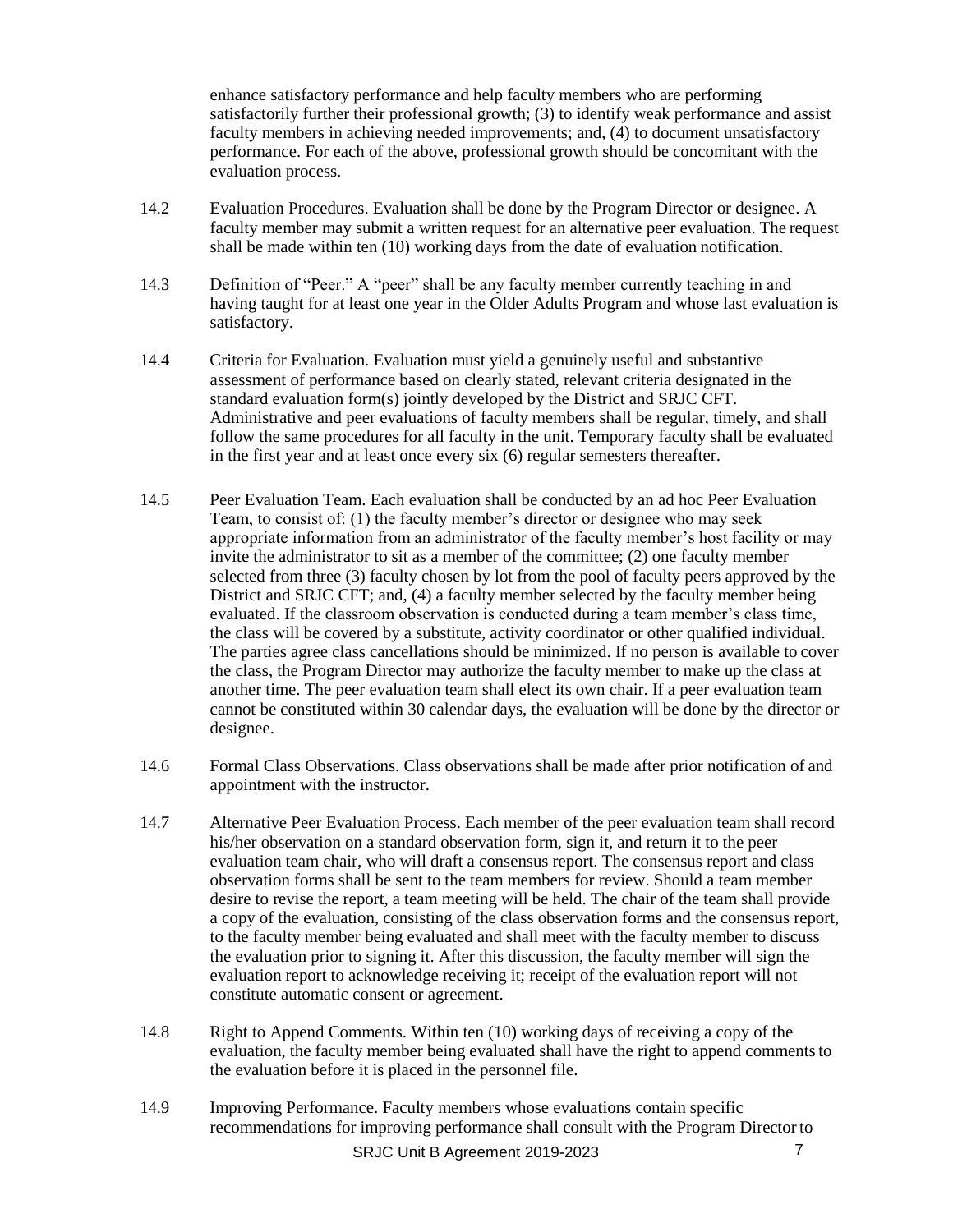discuss a plan to accomplish the specified improvements. The Program Director shall finalize a plan for improvement.

- 14.9.1 The plan for improvements shall contain a timetable with specific dates for meeting the recommended improvements. The Program Director shall review the plan for compliance.
- 14.10 Unsatisfactory Performance. If the overall evaluation rating is unsatisfactory, the Program Director shall develop a plan for improvement which shall contain a timetable for meeting recommended improvements. The faculty member may consult with a representative from the SRJC CFT regarding the plan. A statement of subsequent compliance or noncompliance shall be attached to the faculty member's evaluation.
- 14.11 Monitoring Performance. Nothing herein shall be construed to prohibit the Program Director (or designee) from monitoring performance at any time during the year.
- 14.12 Appeal Process. If a faculty member charges that the Evaluation Procedures outlined in Article 14, Faculty Evaluation Procedures, or other procedures of the contract that bear on this article have been violated, such a charge must be put in writing and processed as a grievance under Article 20, Grievance Procedures. The content of evaluations is not subject to grievance.

#### **ARTICLE 15. ASSIGNMENTS AND CHANGES**

15.1 Assignment of Teaching Load. The administrator in charge of the program will be responsible for the assignment of teaching load. A tentative notice of assignment will be given to faculty by Older Adults Program two weeks after permatization of the semester schedule. Faculty will be responsible for notifying Older Adults Program of any error(s) within two (2) weeks of receipt of the tentative notice of assignment. A confirmation letter shall be distributed to all faculty in the unit not less than one (1) week before the first class meeting.

#### 15.2 Schedule Changes

- 15.2.1 Requests for changes in the current schedule must be presented to the Director or designee not less than five (5) weeks before the Proof 2 Schedule is due to the Dean*,* unless otherwise mutually agreeable. The due date to the Dean will be listed on each Older Adults Program semester calendar. The request shall be made on the Request for Change to Schedule form.
- 15.2.2 Schedule changes (time and day) during the semester may be made upon the agreement of the faculty member and the Program Director.
- 15.2.3 If the enrollment in a course is less than the established minimum at the beginning of the second class meeting, the faculty member is required to contact the Program Director or designee for a decision as to whether or not the class will continue. If one or more classes are cancelled, the faculty member will be paid for those sessions taught before the cancellation.
- SRJC Unit B Agreement 2019-2023 8 15.2.4 If the attendance in a course is less than the established minimum for a period of two (2) consecutive weeks, the faculty member shall contact the Program Director or designee for a decision as to whether or not the class will continue. If one or more classes are cancelled, the faculty member will be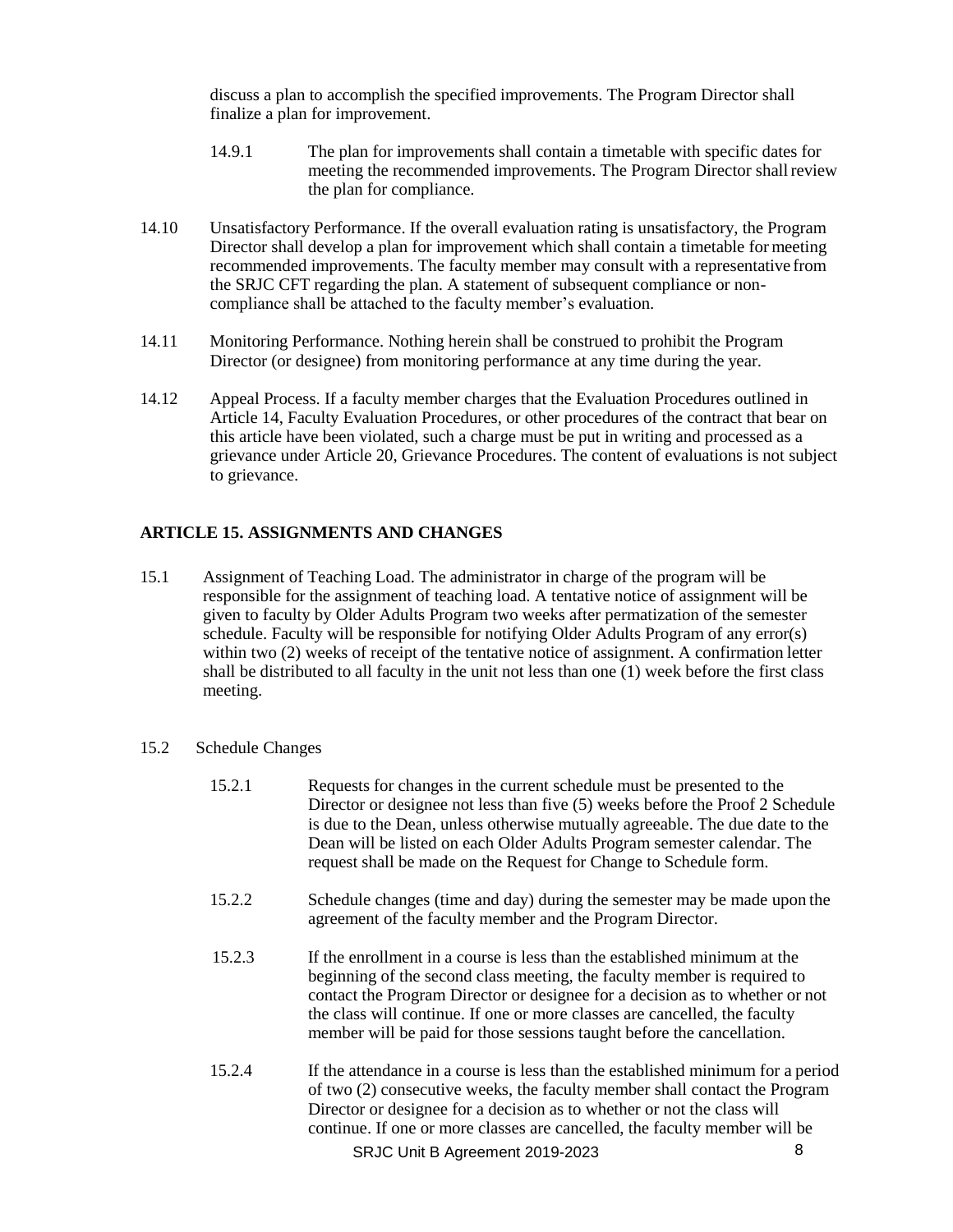paid for those sessions taught before the cancellation.

- 15.2.5 The faculty member shall drop students who have never attended class or who have stopped attending class and add new students on the check roster that is mailed out approximately four (4) weeks before the end of the semester.
- 15.2.6 When a facility or agency states that it no longer wants an instructor to teach at its site, the Program Director will meet with the instructor to address the situation. All attempts will be made to reconcile the dispute between the instructor and the facility. If it remains unresolved, the Program Director will cancel the instructor's assignment, as the facility requested, either immediately, at the end of the current semester, or for the next semester. In addition, the Program Director may take other action**,** including:
	- Submit a letter to the instructor's personnel file based on the incident (See Article12: Personnel Files).
	- Not assign a replacement load.
	- Conduct an immediate evaluation.

## **ARTICLE 16. FACULTY SALARY SCHEDULE**

- 16.1 Definition of "Step." Appropriate service for movement on the salary schedule shall be completion of 75% of the scheduled weeks per semester for four (4) semesters. Allscheduled hours in a week must be worked for faculty to receive credit for that week. Under unusual circumstances, exceptions may be approved by the Program Director.
- 16.2 Credit for Previous Experience. Previous experience shall be evaluated by the Human Resources Department. Up to ten (10) semesters of credit may be granted for previous instructional and/or work experience that directly relates to the SRJC position.

Faculty Salary Schedule. The following salary schedule will be effective for all Unit members as of August 12, 2021.

#### **Older Adults Program – Faculty Salary Schedule**

#### **Older Adult Program** - **Faculty Salary Schedule**

2021-22

| Step | Regular semesters      | Hourly Rate |
|------|------------------------|-------------|
|      | Entry (1 Semester) - 5 | 40.17       |
|      | $6 - 13$               | 44.19       |
|      | 14 and over            | 48.61       |

Effective August 12, 2021

If SRJC receives additional federal funding in Spring 2021, the parties agree that they will negotiate further on Article 16.

16.3 Deadline for Salary Reopeners. SRJC CFT shall submit a written request to reopen negotiations on Article 16 (Salary Schedule) no later than the first working day of January of the fiscal year in which the salary schedule will apply. The District is not under any obligation to negotiate and pay retroactive salaries when the bargaining unit fails to comply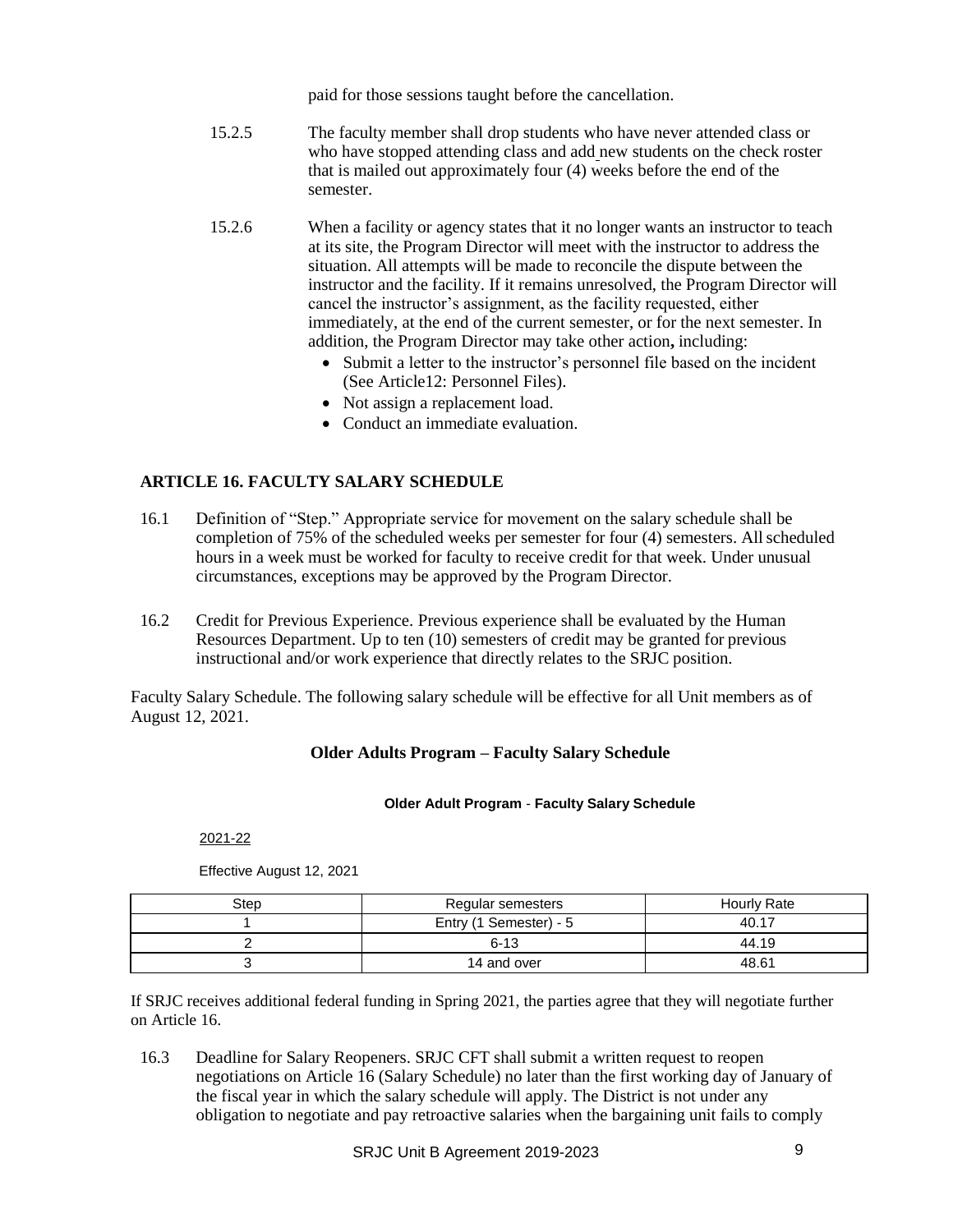with the deadline for salary schedule reopeners.

16.4 Waiver of Deadline. The deadline for submitting a written request to reopen on the salary schedule may be changed upon mutual agreement.

## **ARTICLE 17. FRINGE BENEFITS**

- 17.1 Part-Time Faculty Pension Plan
	- 17.1.1 Every part-time faculty member shall be eligible to enroll in a part-time pension plan.
	- 17.1.2 In lieu of Social Security, those faculty members who are not retired from STRS or who are not covered by STRS or PERS as Sonoma County Junior College District employees will be enrolled in an IRS approved 403(b) plan subject to the following conditions:
		- 17.1.2.1 The 403(b) Plan will become effective January 1, 1992.
		- 17.1.2.2 The 403(b) Plan will be an employee directed defined contribution plan.
		- 17.1.2.3 The District shall contribute 3.75 percent of gross salary for each faculty member.
		- 17.1.2.4 There shall be a mandatory contribution of 3.75 percent of gross salary from each faculty member.
		- 17.1.2.5 The faculty member shall be fully vested in the plan at all times.
		- 17.1.2.6 Fidelity Investments will provide the investment and administer the program.
	- 17.1.3 The plan or provider cannot be changed without the mutual agreement of the SRJC CFT and the District.
	- 17.1.4 For those Unit members enrolled in the CalSTRS, Defined Benefit Plan, the retirement base "earnable income" for hourly assignments will be reported to CalSTRS using the following assumption:
		- Load = 35 hours per week x 35 weeks per year = 1,225 hours per year

Therefore, hourly wage times 1,225 hours per year = earnable base.

- 17.2 Medicare Contributions. The District and the faculty members shall each contribute an amount equal to 1.45 percent of gross wages for Medicare contributions.
- 17.3 Part-time Unit B Faculty Health Insurance Plan. Unit B part-time faculty employed by the District who meet the State and District requirements for health insurance eligibility under AB 420 will be invited to participate in this program. The insurance cost will be paid fifty percent by the employee and fifty percent by the District through June 30, 2006. Procedures for implementation of this health insurance program include:
	- 17.3.1 SRJC/CFT and the District will work cooperatively on implementation of the program, including reaching agreement on the terms of District eligibility,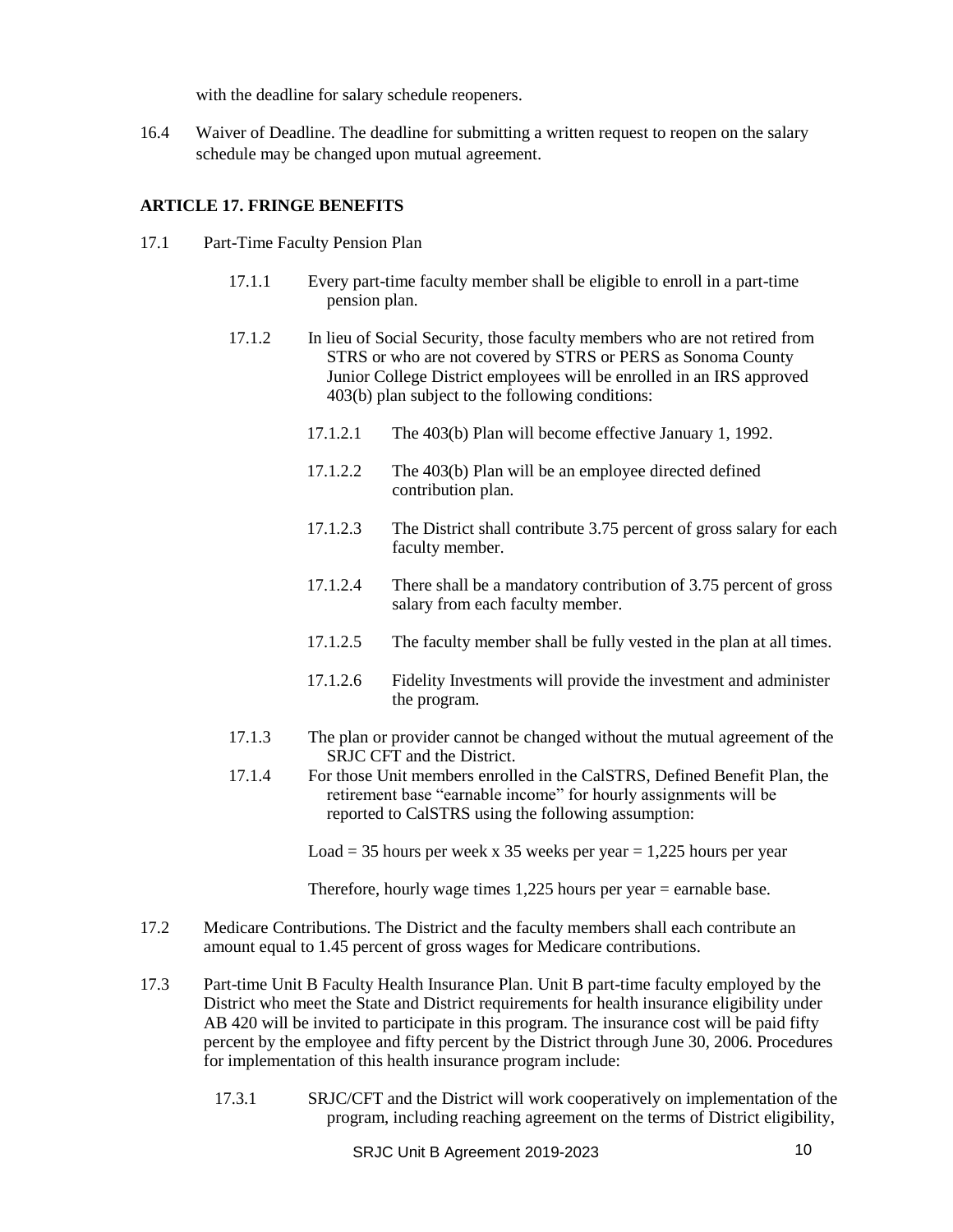publishing of procedures and forms and implementation timeline.

- 17.3.2 Part-time faculty must demonstrate that they meet the State and District requirements for eligibility, including employment at 40% of Unit B load or more within the District for two complete semesters out of the last three consecutive semesters.
- 17.3.3 SRJC/CFT will assist the District in the implementation and ongoing administrative support of the program.

#### **ARTICLE 18. LEAVES**

- 18.1 Definitions. A "leave" is an authorized absence from instructional duties for a specific period of time. A leave shall not be considered a break in service provided that the leave occurs during the term of employment specified in the confirmation letter.
- 18.2 Substitutes. Each faculty member taking a leave may recommend to the Program Director a substitute for the days to be missed. The Program Director shall be responsible for assigning substitutes.
- 18.3 Sick Leave
	- 18.3.1 Sick leave shall accumulate at the rate of one (1) hour for every 17.5 hours of paid service to the District.
	- 18.3.2 The accumulation and transferability of sick leave shall follow the terms of Education Code Sections 87781 and 87782.
	- 18.3.3 The District may require the faculty member to provide a physician's written verification of illness or injury after an absence of three or more consecutive work days.
- 18.4 Temporary Disability Due to Childbirth
	- 18.4.1 Temporary Disability Due to Childbirth Leave shall be granted to eligible faculty members for disabilities caused or contributed to by pregnancy, miscarriage, childbirth, and recovery there from. The period of disability shall be determined by the employee and her physician. The District shall comply with federal Family Medical Leave Act (FMLA) and the California Family Rights Act (CFRA), Government Code Section 12945.2, and applicable regulations governing temporary disability due to childbirth.

## 18.5 Personal Necessity Leave

18.5.1 Personal necessity is defined as an urgent situation, which is imposed on a unit member, over which he/she has no control, and which he/she cannot reasonably be expected to anticipate or disregard, and which requires the unit member's presence during his/her normal workday. The faculty member requiring a leave under this section shall submit a signed Notice of Absence form that verifies the leave is being taken for one of the reasons listed as permissible under this section. Whenever possible, advance notification of any personal necessity permitting leave under this section shall be given. Prior permission shall not be required for leaves taken under sections 18.5.2.1 or 18.5.2.2 below.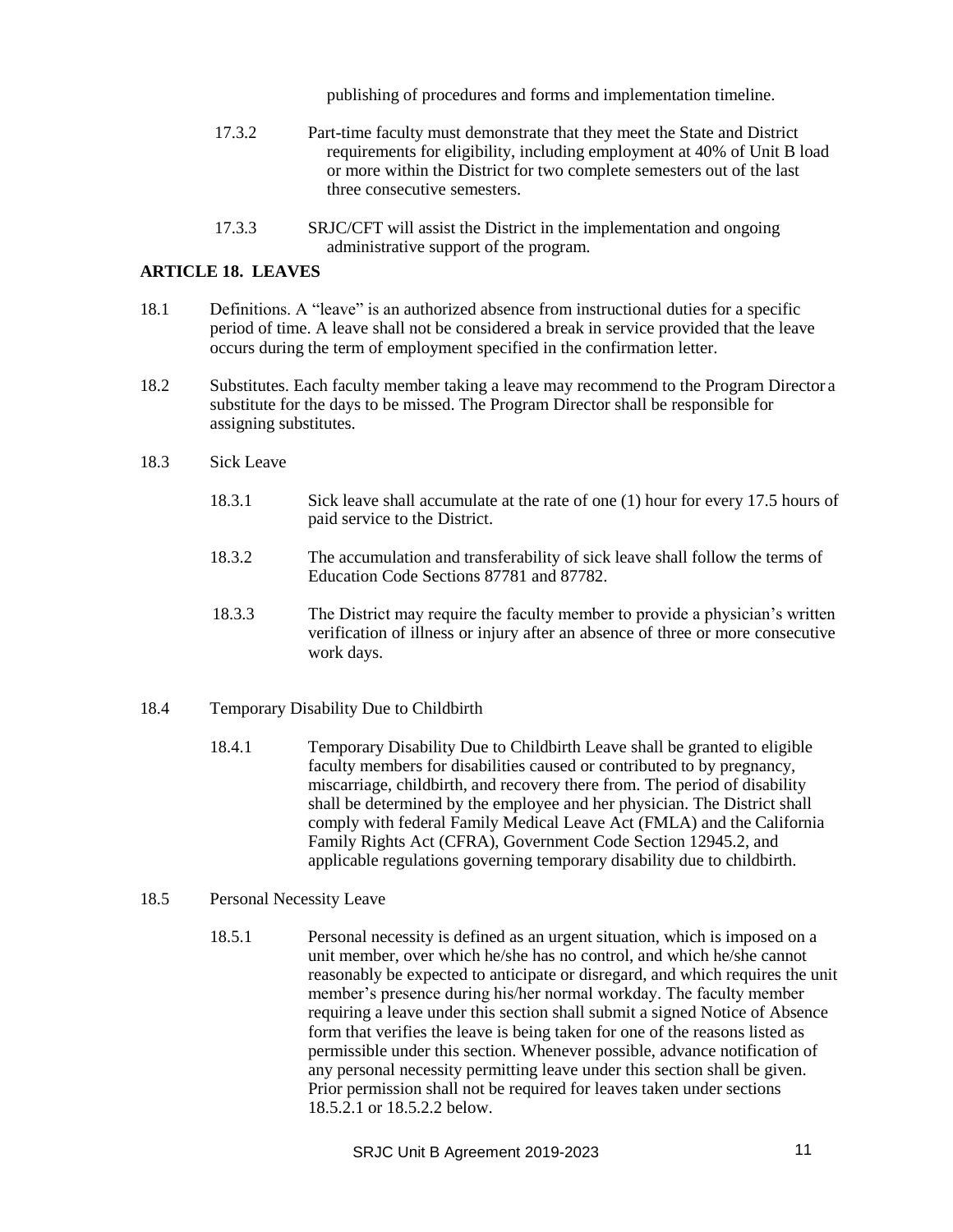- 18.5.2 A faculty member may elect to use not more than eleven (11) days of accumulated sick leave benefits in a school year in the following cases of personal necessity.
	- 18.5.2.1 Death of member of the faculty member's immediate family. "Immediate family" is defined as mother, father, grandmother, grandfather, or grandchild of the faculty member or of the

spouse or registered domestic partner<sup>\*</sup> of the faculty member, and the spouse, son, son-in-law, daughter, daughter-in-law, brother, or sister of the faculty member, or person living in the immediate household of the faculty member.

- 18.5.2.2 Accident involving the faculty member's person or property, or the person or property of the faculty member's immediate family, as defined above, of such an emergency nature that the immediate presence of the faculty member is required during a work day.
- 18.5.2.3 Appearance in court as litigant, as a witness under an official order or fulfilling the requirements of adoption.
- 18.5.2.4 Serious or critical illness of a member of the immediate family as defined above, calling for services of a physician and of such an emergency nature that the immediate presence of the family member is required during a work day.
- 18.5.2.5 Death of a close friend, colleague or member of the family not considered immediate family.
- 18.5.2.6 In a situation which makes it impossible for a faculty member to get to the work location due to a natural disaster as declared by the Superintendent/President of the College, the faculty member may use up to three (3) days personal necessity leave for this purpose.
- 18.5.2.7 Personal necessity leave may be granted by the Vice President for Academic Affairs or designee for matters of compelling personal importance which cannot be accomplished at times other than assigned working hours and are not covered by other sections of this article.
- 18.5.2.8 Personal necessity leave may not be used for recreation or social events.
- 18.6 Bereavement Leave. Every faculty member shall be entitled to up to five (5) days of paid leave of absence within a seven (7) day period, for each occurrence on account of the death of any member of the immediate family as defined above. This leave shall not be deducted from sick leave.
- 18.7 Jury Duty Leave. Faculty members shall be entitled to five (5) days of paid leave as is necessary for jury duty. This leave shall not be deducted from sick leave. To receive paid leave for jury duty, the faculty member must return to the District all income received for jury service except for mileage.
- SRJC Unit B Agreement 2019-2023 12 18.8 Military Leave. Military Leave shall be granted in accordance with applicable provisions of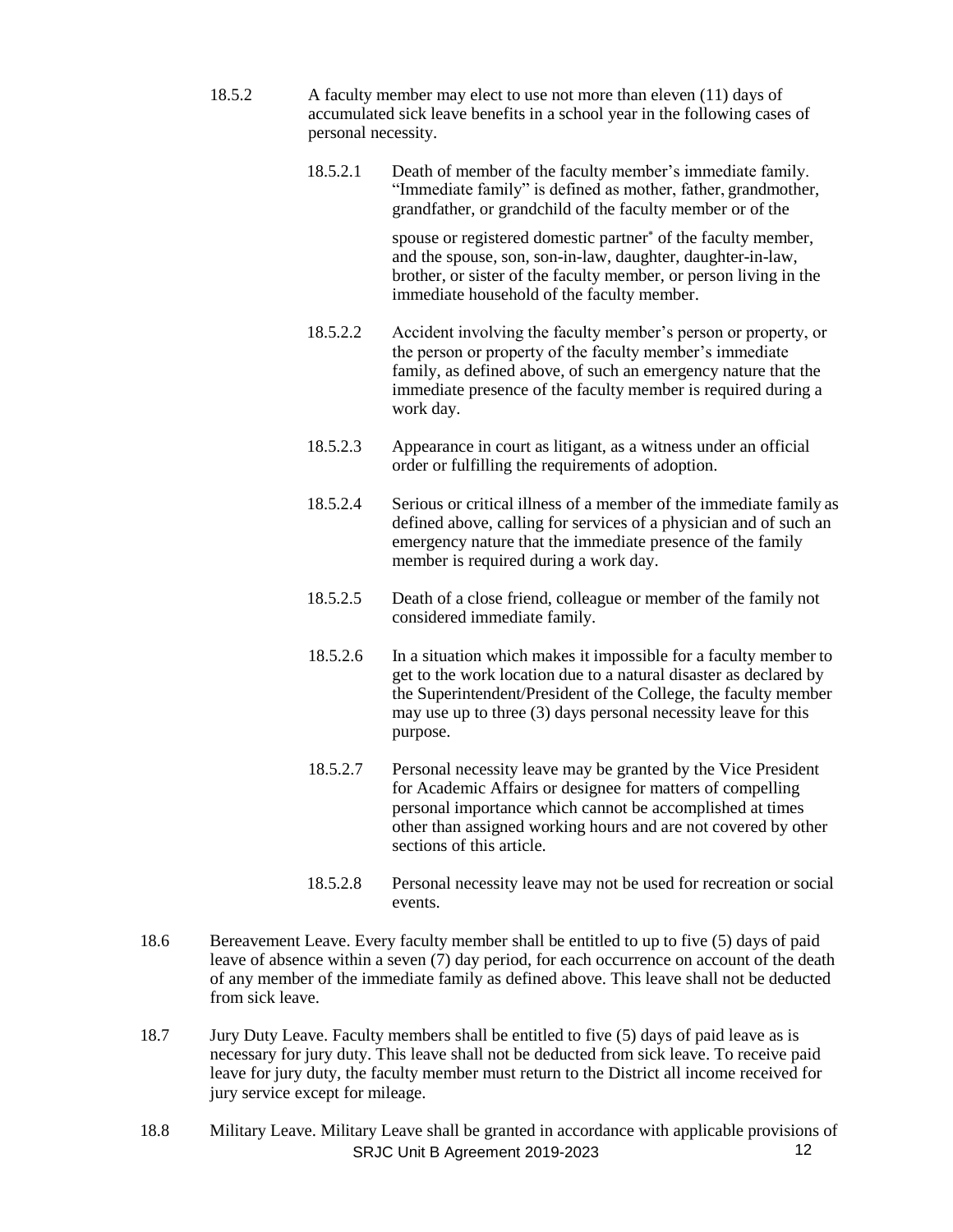law.

#### 18.9 Industrial Accident or Illness Leave

Documentation available at the SRJC Human Resources Office.

All faculty members who are eligible for workers' compensation benefits shall be provided with industrial accident or illness leave according to the provisions of Education Code Section 87787.

- 18.9.1 The accident or illness must have arisen out of and in the course of the employment of the faculty member.
- 18.9.2 Allowable leave for industrial accident or illness shall not exceed sixty (60) days during which the college is in session or when the faculty member would otherwise have been performing work for the District in any one fiscal year.
- 18.9.3 Allowable leave will not be accumulated from year to year.
- 18.9.4 When an industrial accident or leave overlaps into the next fiscal year, the faculty member shall be entitled to only the amount of unused leave due for the same illness or injury.
- 18.9.5 The leave under these rules and regulations will commence on the first day of absence.
- 18.9.6 Payment for wages lost when added to an award granted the faculty member under the workers' compensation laws of this state shall not exceed the normal wages for the day.
- 18.9.7 Industrial accident or illness leave will be reduced by one (1) day for each day of authorized absence regardless of a temporary disability indemnity award.
- 18.9.8 During any paid leave of absence, the faculty member will endorse to the District the temporary disability indemnity checks received on account of his/her industrial accident or illness. The District, in turn, will issue the faculty member appropriate salary warrants for payment of the faculty member's salary and will deduct normal retirement, if applicable, on the full salary and other authorized contributions.
- 18.9.9 Upon termination of the industrial accident or illness leave, the faculty member will be entitled to the benefits provided for sick leave (provided elsewhere in this agreement), and absence for such purpose will be deemed to have commenced on the date of termination of the industrial accident or illness leave, provided that if the faculty member continues to receive temporary disability indemnity, he/she may elect to draw on accumulated sick leave to provide a total income (including temporary disability indemnity payments), not to exceed normal full wage.
- 18.9.10 The Board may provide for such additional leave of absence for industrial leave or illness as it deems appropriate.
- SRJC Unit B Agreement 2019-2023 13 18.9.11 Any faculty member receiving workers' compensation benefits shall remain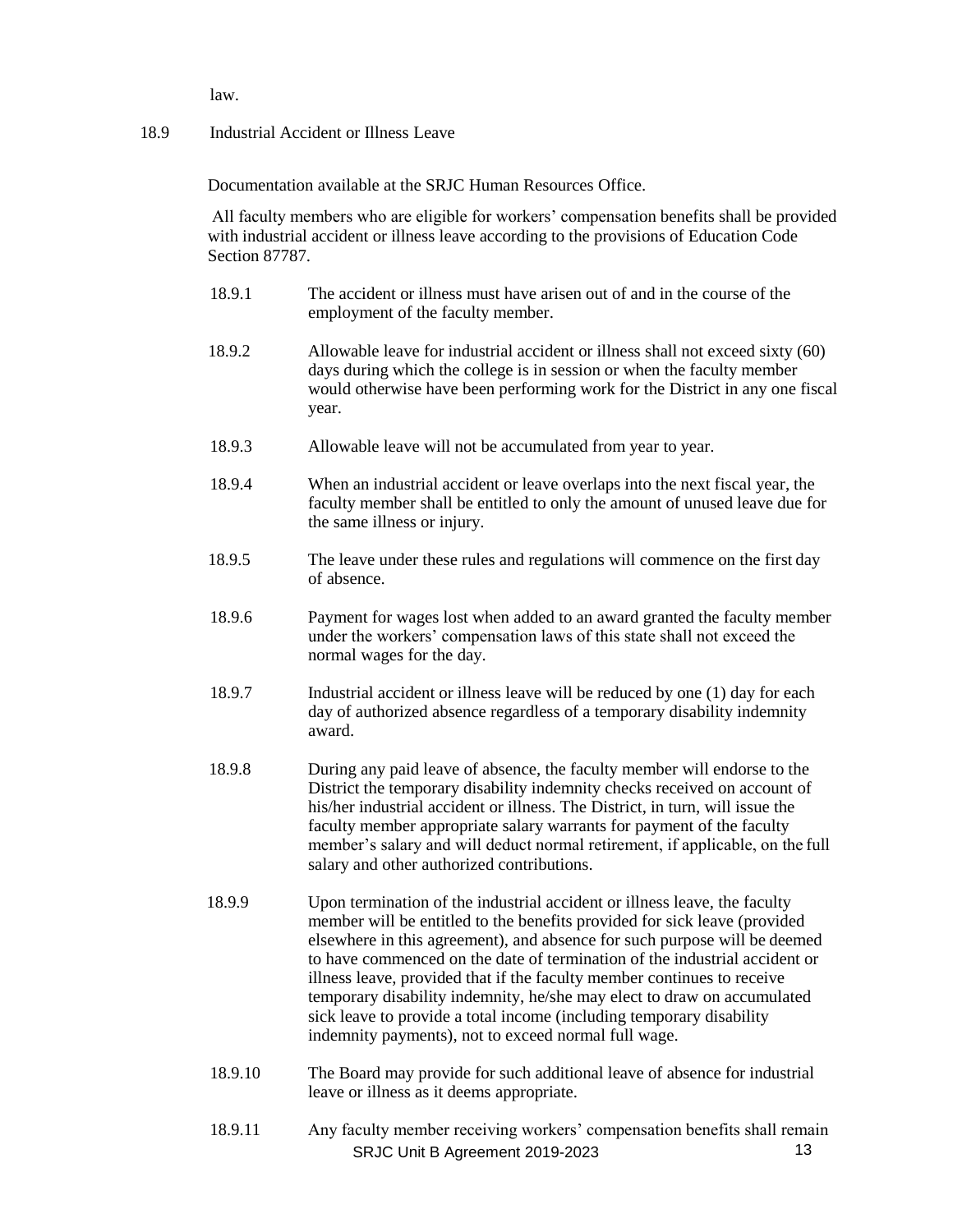within the State of California during periods of illness or injury unless otherwise authorized by the Board.

- 18.10 General Provisions. The faculty member is required to submit a completed Notice of Absence form in a timely manner to the immediate supervisor. A Notice of Absence form must be submitted for all absences from a faculty member's scheduled assignments. "Timely" is defined as within three (3) calendar days.
- 18.11 The District shall comply with any other leaves provided for by federal Family Medical Leave Act (FMLA) and the California Family Rights Act (CFRA), Government Code Section 12945.2, and applicable regulations.

#### **ARTICLE 19. PROFESSIONAL GROWTH**

- 19.1 Travel and Conference Funds. The District shall maintain financial support, including AB 1725 funding, for faculty development, subject to available funds. The Program Office shall notify the faculty each year how to apply for the funds. Faculty may apply for development funds through the District Staff Development Office.
- 19.2 Unit B faculty shall receive advance notice of district-sponsored Professional Development Activity Days (PDA) each academic year.
- 19.3 Faculty members are not obligated to attend other than their normal and planned course activities, with the exception of new faculty who are required to attend a District provided orientation. See 19.4.
- 19.4 New faculty shall be entitled to compensation at their regular rate of pay to attend a District provided orientation.

#### **ARTICLE 20. GRIEVANCE PROCEDURE**

- 20.1 Definition. A "grievance" is an allegation by a faculty member(s) that the District misapplied, misinterpreted or violated a specific provision of this Agreement and that by reason of these actions the unit member(s) has been adversely affected.
	- 20.1.1 A "day" is any day the District offices are open for business.
	- 20.1.2 A "grievant" may be one (1) or more faculty members covered by this Agreement or the SRJC CFT.
	- 20.1.3 The "immediate supervisor" is the lowest level administrator having immediate jurisdiction over the grievant(s) and who has been designated to administer grievances.
- 20.2 Procedure
	- 20.2.1 SRJC CFT and the District jointly recommend that the parties to a potential grievance resolve their differences informally, if possible, before entering the formal steps of the grievance procedures.
- 20.3 Informal Level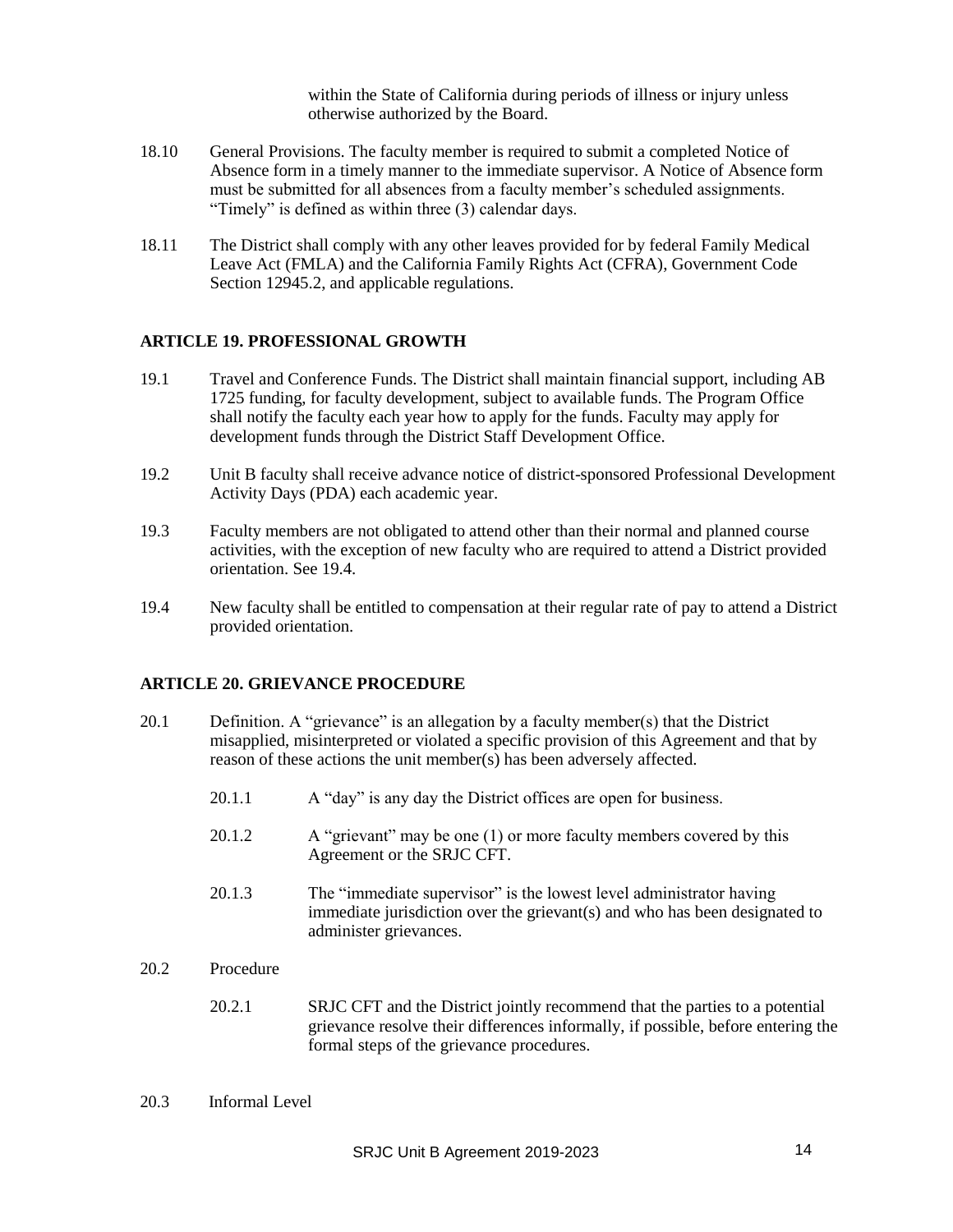20.3.1 The grievance process at the informal level must be initiated within fifteen (15) days after the grievant knows or reasonably could have known of the alleged occurrence or failure to take action that led to the grievance. The grievant shall attempt to resolve it by an informal conference with his or her immediate supervisor. Unless mutually agreed otherwise, the parties shall meet within 10 days of initiation of the informal level.

## 20.4 Formal Level I

- 20.4.1 If the issue is not resolved at the informal level, the grievant must present the grievance in writing on the SRJC Older Adults Program Unit B Grievance form to the immediate supervisor no later than ten (10) days after the informal discussion. The immediate supervisor shall forward a copy to SRJC CFT. The grievance form is available at the Human Resources Department. The completed form shall be a clear, concise statement of the grievance; the grievant' s designated representative, if any, the circumstances involved, the decision rendered at the informal conference, and the specific remedy sought.
- 20.4.2 The immediate supervisor shall communicate his/her decision to the faculty member and SRJC CFT in writing within ten (10) days after receiving the grievance form. If the immediate supervisor does not respond within the time limits, the grievant may appeal to the next level.
- 20.4.3 Within the above time limits, either party may request a personal conference.

## 20.5 Formal Level II

- 20.5.1 If the grievant is not satisfied with the decision at Level I, he/she may, within ten (10) days of the date of the response or its due date, appeal the decision by submitting a clear, concise statement of the reasons for the appeal, and the specific remedy sought. The statement of appeal shall be given to the appropriate Dean. The Dean shall provide a copy to SRJC CFT and the Human Resources Department.
- 20.5.2 The Dean or his/her designee shall communicate the decision to the grievant, SRJC CFT and the Human Resources Department within ten (10) days. If the Dean or designee does not respond within the time limits provided, the grievant may appeal to the next level.

## 20.6 Formal Level III

- 20.6.1 SRJC CFT shall have the exclusive right to submit the decision at Formal Level II to mediation on behalf of the faculty member. Filing of the request for mediation with the Human Resources Department will initiate Level III of the process and must be submitted within ten (10) days of the Level II decision. If SRJC CFT declines to submit the grievance to mediation, the grievant shall have exhausted all administrative remedies. The grievant may seek other legal remedies.
- 20.6.2 Within five (5) working days of the filing of a request for mediation, a representative of SRJC CFT may request the assignment of a mediator from the California Mediation and Conciliation Service (CMCS).
- 20.6.3 The mediator shall assist the parties in resolving the grievance. The mediator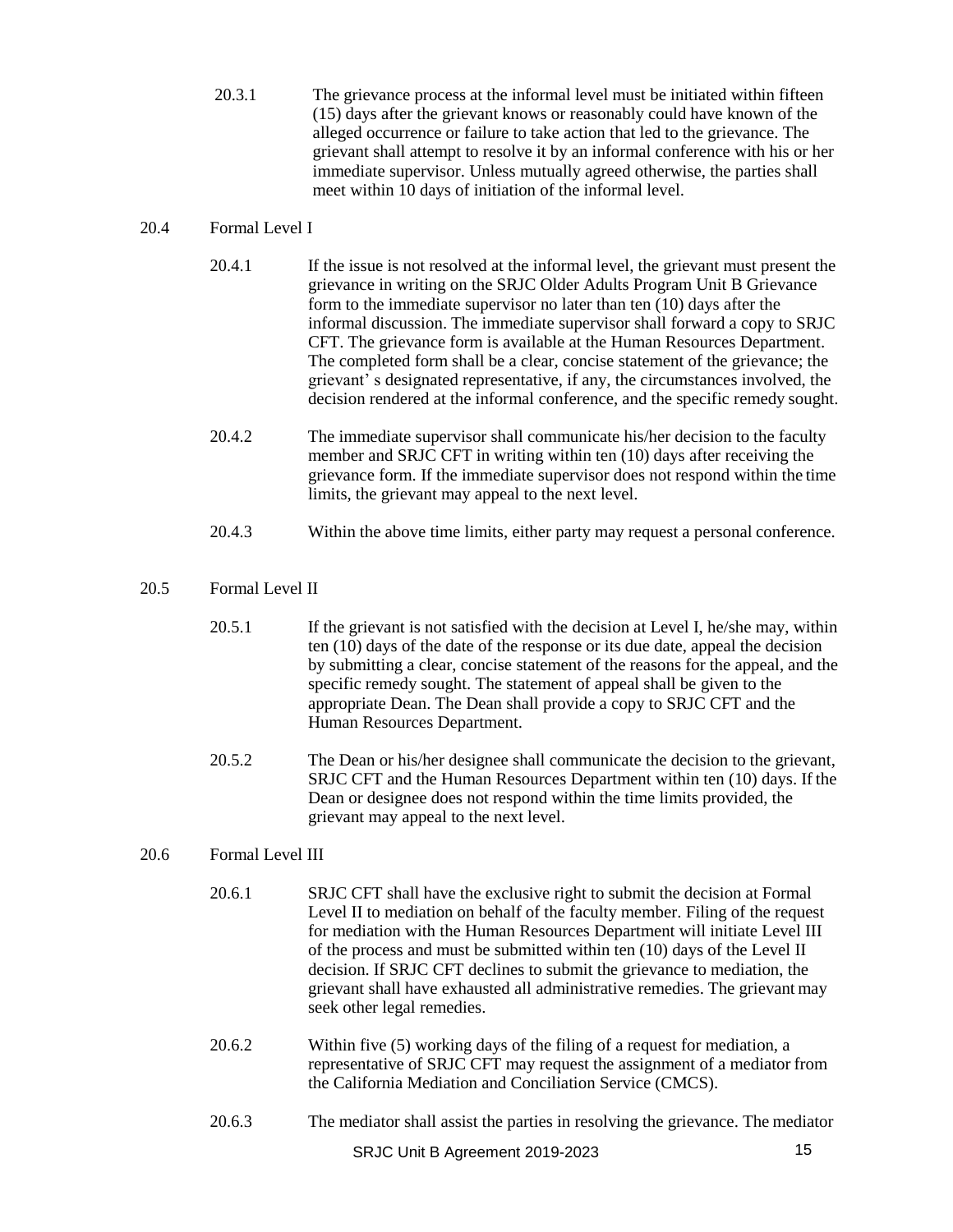shall have the authority to meet separately with either party, but shall not

have the authority to compel the resolution of the grievance. If, after due diligence, the mediator concludes resolution is not possible, the mediator shall notify both parties in writing.

- 20.7 Formal Level IV Board Decision
	- 20.7.1 If the parties are unable to reach a mutually acceptable resolution to the grievance in mediation (Level III) the grievant may appeal the decision at Level II to the Board within ten (10) days of the written notice of the mediator. The statement of appeal shall include a copy of the original grievance form, the supervisor's written decision and a clear, concise statement of the reasons for the appeal, and the specific remedy sought. At the discretion of the Board, both SRJC CFT and the District representative may be requested to submit a written brief in support of their positions.
	- 20.7.2 The Board shall render a decision at the next regularly scheduled Board meeting, provided that at least fifteen (15) days are allowed for Board consideration from the time of the post mediation meeting between SRJC CFT and the District.
	- 20.7.3 Within ten (10) working days after the Board meeting, the SRJC CFT shall be provided a written decision from the Board including reasons for their action. The Board's decision completes the District grievance process.
	- 20.7.4 Completion of the District grievance process shall in no way infringe on the rights of the grievant to seek redress in a court of law.

#### 20.8 Representation

- 20.8.1 The grievant has the right to be represented at every step in the grievance procedure by the SRJC CFT.
- 20.8.2 Any grievant, at any time, may present the grievances and have such grievances adjusted without intervention by the SRJC CFT as long as the adjustment is not inconsistent with the terms of this Agreement. The District shall not agree to a resolution of the grievance until ten (10) days after the SRJC CFT has received the decision on the grievance in writing.

#### 20.9 Time Limits

- 20.9.1 If the grievant does not act within any of the following time frames at each level, his/her right to do so is waived and the grievance is concluded unless the time frames have been extended pursuant to Section 20.4.3.
- 20.9.2 If the District fails to respond within any of the following time frames in each level, the grievant may appeal the grievance to the next level.
- 20.9.3 Time limits may be adjusted or levels omitted upon the written mutual agreement of the parties involved. Time limits shall be computed by excluding the day communications are received and including the last day.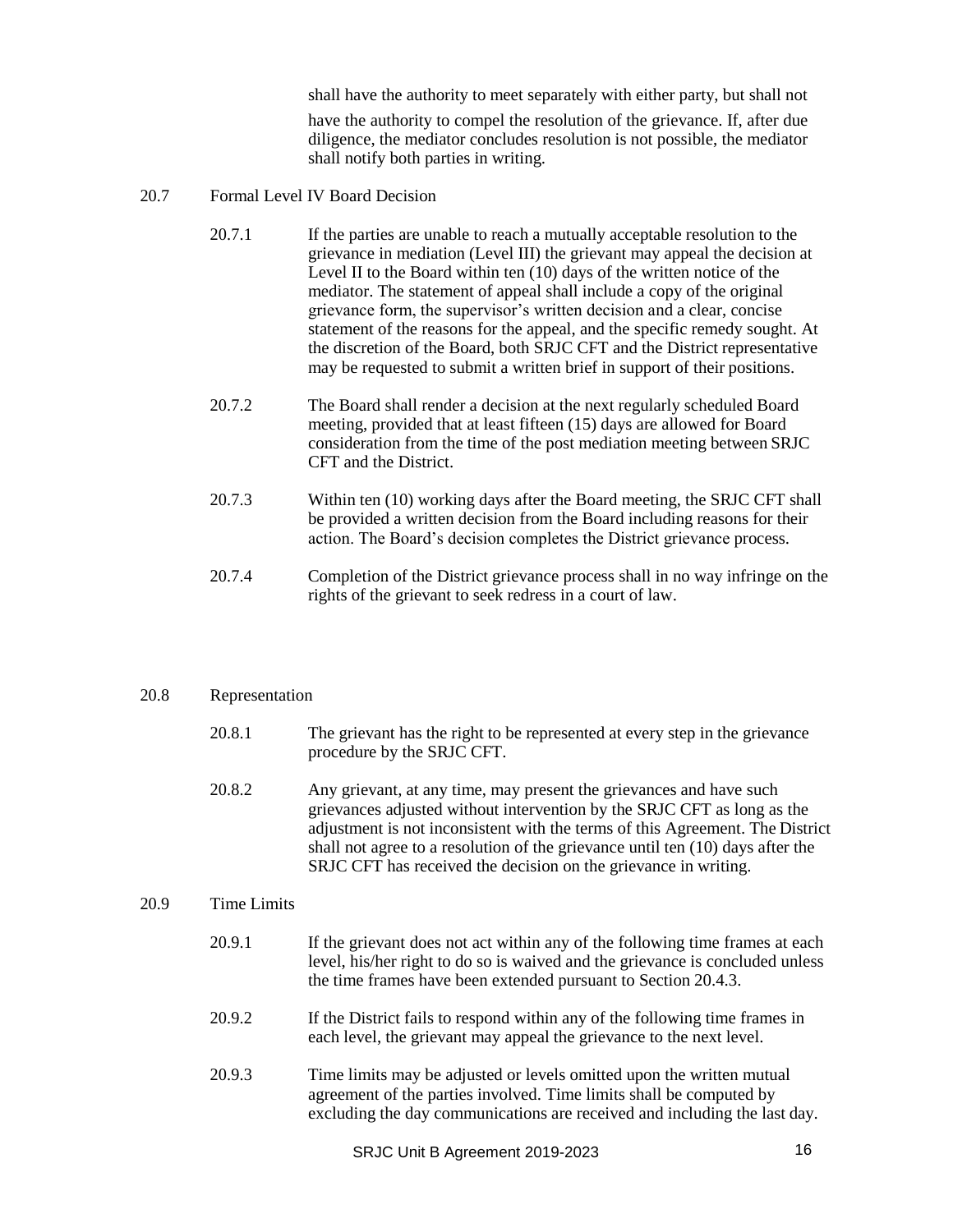- 20.10 General Provisions
	- 20.10.1 All documents or decisions required to be presented shall be served personally or by certified mail, return receipt requested, to the last known address of record.
	- 20.10.2 All required meetings or proceedings will be held at convenient times with preferences given to times other than those when classes are in session. If a grievance meeting or proceeding takes place while classes are in session, any faculty member(s) or the faculty member's representative who is a participant shall be granted release time.
	- 20.10.3 Records regarding the processing and investigation of a grievance shall be placed in a file separate from the personnel files(s) of the faculty member(s) involved. Efforts will be made by all parties to keep these records confidential.
	- 20.10.4 No reprisals of any kind will be taken by the District or by any member or representative of the administration or by the Union against any aggrieved person, any party of interest, or any other participant in the grievance procedure by reason of such participation.
	- 20.10.5 A grievance may be filed by a unit member provided he or she has not previously grieved the same incident unsuccessfully.

## **ARTICLE 21. UNION RIGHTS**

- 21.1 Contract Copies. The District shall produce an electronic copy of the contract as soon as practicable after unit ratification and District approval of the contract. Normally this shall occur within sixty (60) days. The SRJC CFT shall distribute the contract to all faculty members. New faculty members shall be provided a copy of the Agreement by the District at the time of employment.
- 21.2 District Policies and Amendments. District Policies and Procedures are available on the District website under Board of Trustees
- 21.3 Board Agenda and Minutes. The Board agenda and minutes are available on the District website under Board of Trustees
- 21.4 Public Information. The District shall make available to SRJC CFT public information that is normally produced by the District and is necessary for CFT to exercise its rights pursuant to the EERA.
- 21.5 Use of Mail System. SRJC CFT may use the existing intradistrict mail system for the bargaining unit consistent with the law. Copies of material distributed shall contain the date of distribution and CFT identification.
- 21.6 Bulletin Boards. SRJC CFT may use District bulletin board space subject to reasonable regulations in accordance with District policy. Upon approval of host facility, CFT may use its bulletin boards.
- 21.7 List of Unit Members. Upon request, SRJC CFT will be provided after the start of each semester the names, telephone numbers and addresses of current unit members exceptfor those individuals who have requested that this information not be released by submitting the "Request for Nondisclosure of Personal Information" form.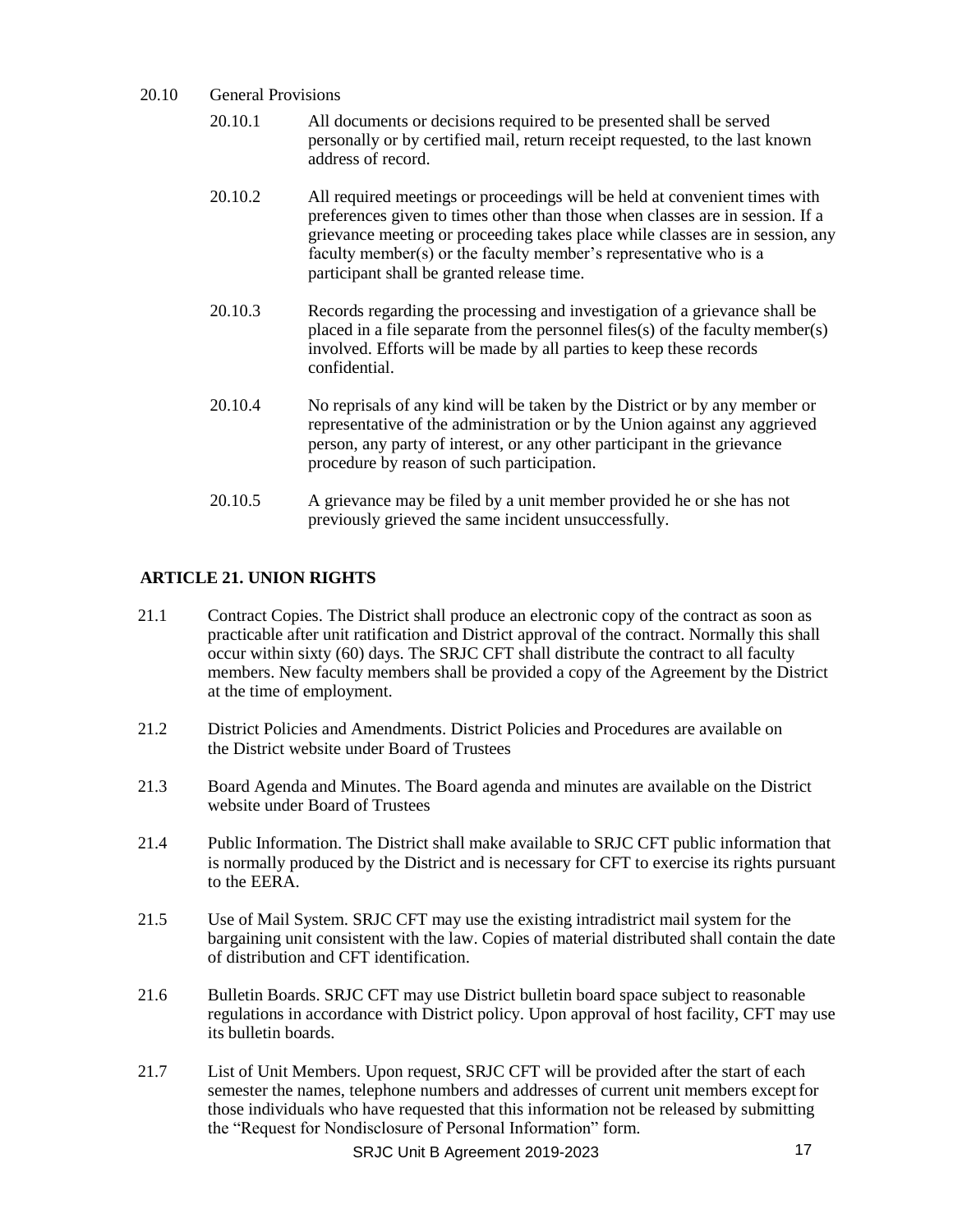- 21.8 Budget Committee. SRJC CFT shall be notified of the budget committee meeting schedule and receive copies of the agenda and minutes.
- 21.9 Release Time. SRJC CFT bargaining unit members will be provided with up to sixty (60) hours per fiscal year of released time to perform collective bargaining duties directly related to contract administration or to attend/participate in CFT/AFT sponsored trainings, events, conferences or conventions. The length of time deducted from the above hours will be equivalent to the full length of the scheduled class that is missed. A faculty member will recommend a substitute to the Program Director, or designee. If a substitute is unavailable, the meeting will be rescheduled.
- 21.10 Budget Development. SRJC CFT representatives may consult with the Program Director regarding program budget development.
- 21.11 Use of District Facilities. SRJC CFT may use District facilities for the purpose of holding meetings subject to reasonable regulations in accordance with District policy.
- 21.12 Parking Permits. Upon request to the Program Director, courtesy parking permits may be issued to Unit B faculty members for the purpose of conducting program related business.
- 21.13 Release of Personal Information. It shall be the responsibility of each faculty member to file a written restriction if the faculty member's address and/or telephone number is not to be released or listed in the District directory. However, it is understood that each faculty member's telephone number will be available to fellow faculty so long as such information is used exclusively for District business. The District shall not be held responsible for misuse of this information.
- 21.14 Pay for Committee Work. Faculty members who serve on peer evaluation committeesmay receive pay at their hourly rate.
- 21.15 During new employee orientation, faculty shall be issued, by SRJC, a packet of information provided by SRJC CFT Local 1946 which includes information relevant to local union representation and membership participation and benefits.
- 21.16 Employee Orientation. SRJC CFT shall be notified of new employee orientations at least ten (10) days in advance and shall be given at least thirty (30) minutes at the new employee orientation when they occur. The SRJC CFT president or designee shall receive compensation for thirty (30) minutes at their normal hourly rate to attend the orientation.
- 21.17 Employee Information. The District shall provide SRJC CFT with the name, job title, department, email address, work location, phone numbers (work, home, personal cellular), personal email address and the home address for all newly hired members (if on file with the employer). Employees will have the right to opt out of providing their personal phone/email and home address through HR. This information will be provided within 30 days of hire or by the first pay period of the month after hire. SRJC CFT may request this information on a more frequent basis, and the District shall make a good faith effort to provide the information within thirty (30) calendar days.
- 21.18 Third Party Information Requests on Unit Members. The District will provide SRJC CFT with notification of any requests for information received from a third party about its unit members within ten (10) days of receiving.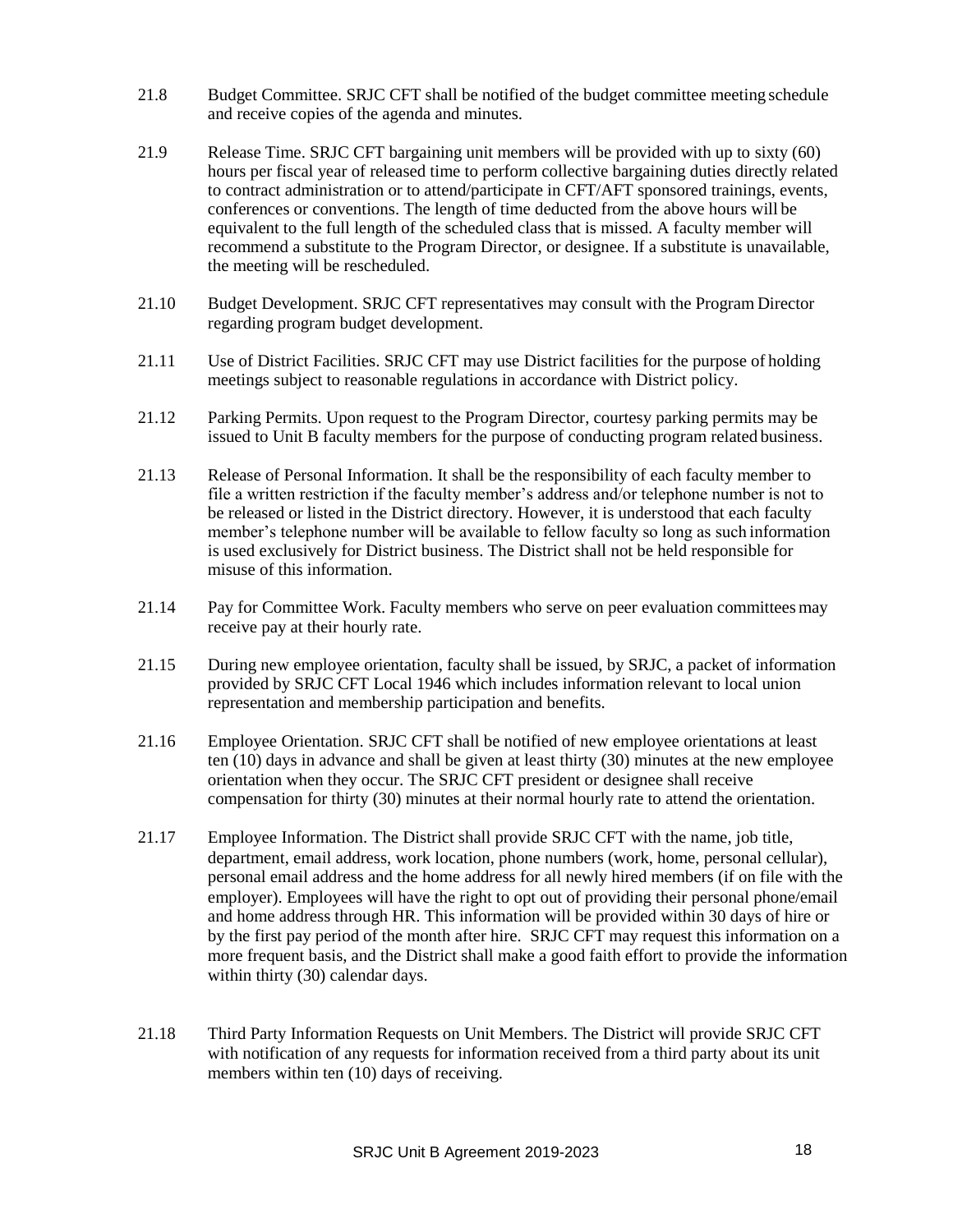## **ARTICLE 22. SEVERABILITY AND SAVINGS**

- 22.1 Judicial Review. If any provision(s) of this Agreement is (are) held invalid or contrary to law by a court of competent jurisdiction, such provision(s) shall be inoperative, but all other provisions shall not be affected thereby and shall be continued in full force and effect.
- 22.2 Subsequent Negotiation. Should any provision(s) be deemed invalid, within thirty (30) days, upon the request of either party, they shall meet to negotiate regarding the affected provision(s).
- 22.3 Modifications to Agreement. Modifications to this agreement mandated by state and/or federal law shall permit either party to request negotiations not later than thirty (30) calendar days after passage of initial legislation, enabling legislation, publication of regulations and/or appropriation legislation, whichever comes later.

#### **Article 23. DURATION**

- 23.1 Effective Dates. This agreement and each of its provisions shall continue in full force and effect from July 1, 2019 through June 30, 2023.
- 23.2 The parties agree to automatic reopeners on salary and fringe benefits. The parties further agree that each may reopen on two (2) additional articles. Three additional reopeners will be allowed each party upon mutual agreement.

#### **ARTICLE 24 CONSULTATION RIGHTS**

24.1 Consultation on Educational Matters. Upon request, the Program Director will meet and consult with the SRJC CFT regarding the definition of educational objectives, the determination of the content of courses and curriculum, and the selection of textbooks and instructional materials.

24.1.1When the annual program review is conducted or major changes in curriculum are planned, the SRJC CFT will be invited to meet and consult with the District (Program Director)

#### **ARTICLE 25 AGREEMENT**

- 25.1 The following agreement has been reached between Sonoma County Junior College District ("District") and SRJC CFT (California Federation of Teachers, Local 1946).
- 25.2 This agreement is entered into pursuant to Chapter 10.7 (commencing with Section 3540) of the Government Code.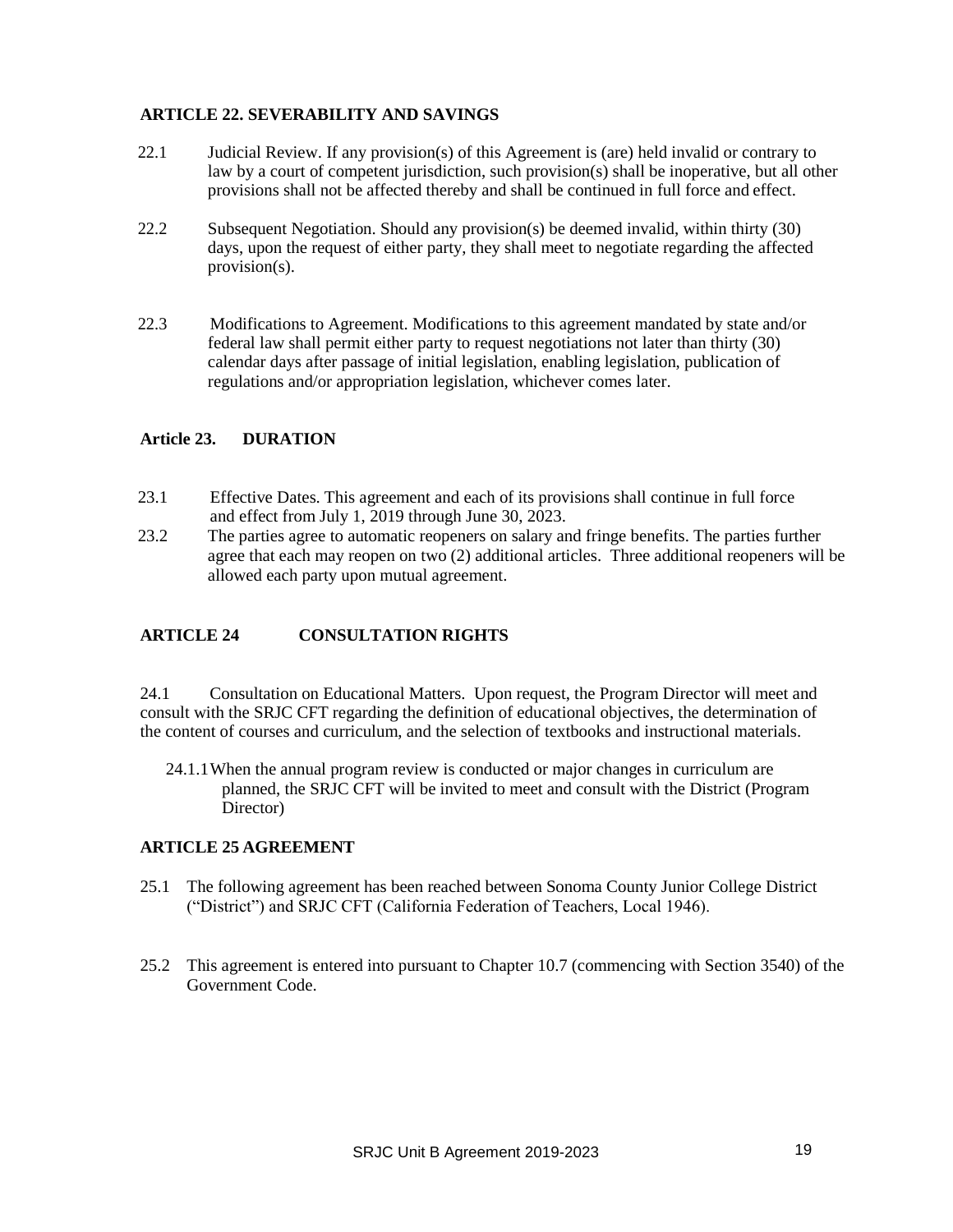Denise Beeson (Nov 16, 2021 11:42 PST) Denise Beeson

Denise Beeson Kate Jolley<br>President VP, Finance President VP, Finance and Admin Services<br>California Federation of Teachers Sonoma County Junior College D

 $\frac{76}{\text{very Elverum (Nov 16, 2021 10:42 PST)}}$ <br>[Terry Elverum](https://santarosajc.na1.documents.adobe.com/verifier?tx=CBJCHBCAABAAZp6Tw4xtlgbgzmNRr6nKgLvu6t06Yh27) (Nov 16, 2021 10:42 PST)

Terry Elverum Josh Adams Field Representative Dean<br>California Federation of Teachers Sonon

[\\_\\_\\_\\_\\_\\_\\_\\_\\_\\_\\_\\_\\_\\_\\_\\_\\_\\_\\_\\_\\_\\_\\_\\_\\_\\_\\_\\_\\_](https://adobecancelledaccountschannel.na1.documents.adobe.com/verifier?tx=CBJCHBCAABAAZp6Tw4xtlgbgzmNRr6nKgLvu6t06Yh27) [\\_\\_\\_\\_\\_\\_\\_\\_\\_\\_\\_\\_\\_\\_\\_\\_\\_\\_\\_\\_\\_\\_\\_\\_\\_\\_\\_\\_\\_\\_\\_](https://santarosajc.na1.documents.adobe.com/verifier?tx=CBJCHBCAABAAZp6Tw4xtlgbgzmNRr6nKgLvu6t06Yh27) Katharyn Jolley (Nov 16, 2021 11:58 PST)

Sonoma County Junior College District

৴ Joshua Adams (Nov 16, 2021 11:56 PST)

Sonoma County Junior College District